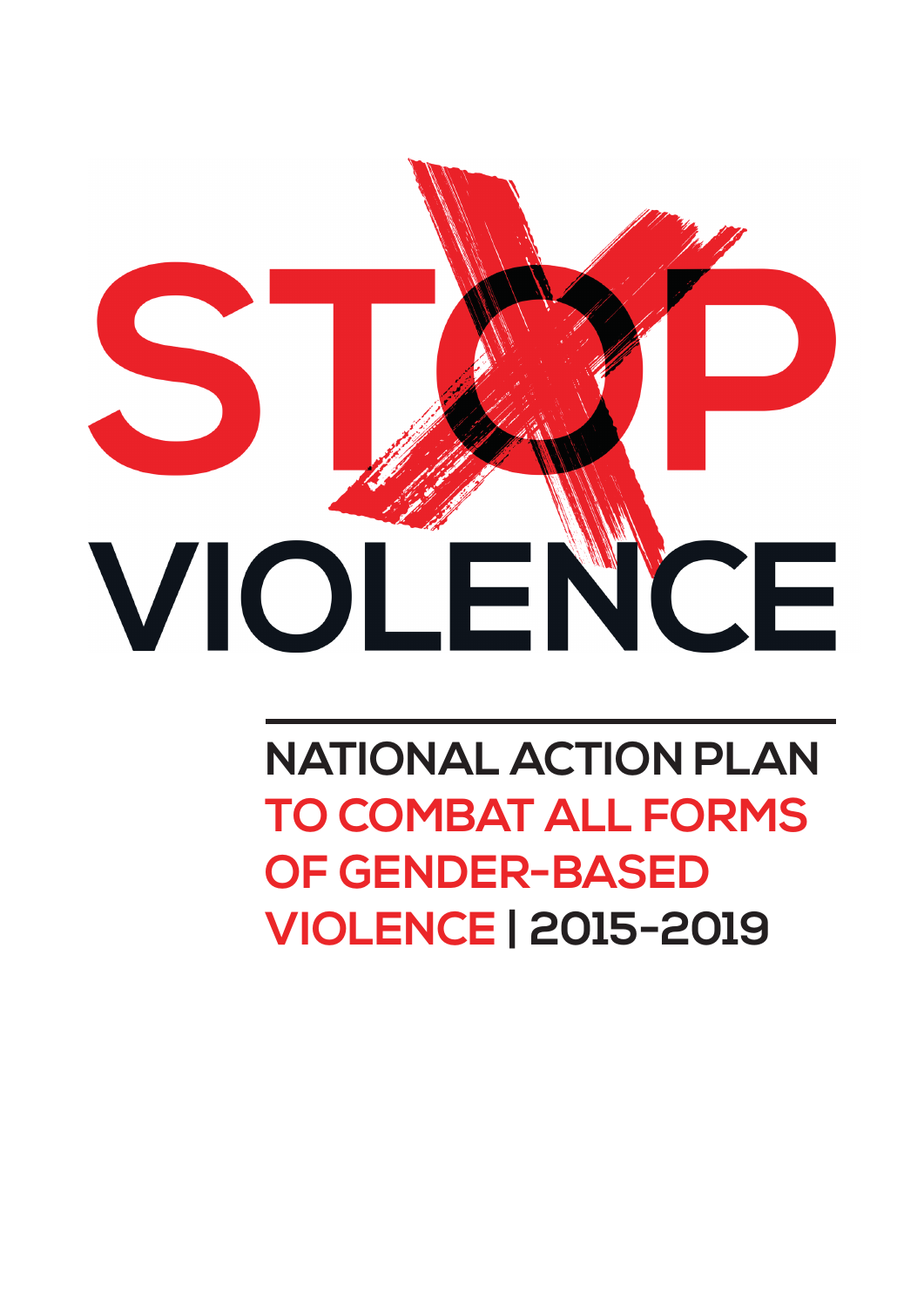# Table of contents

|    |                                                                                                                                                                                                                                                                                                                                                                                                                   | 4                                                                                                                                                                                                                                  |
|----|-------------------------------------------------------------------------------------------------------------------------------------------------------------------------------------------------------------------------------------------------------------------------------------------------------------------------------------------------------------------------------------------------------------------|------------------------------------------------------------------------------------------------------------------------------------------------------------------------------------------------------------------------------------|
|    |                                                                                                                                                                                                                                                                                                                                                                                                                   | 6                                                                                                                                                                                                                                  |
|    |                                                                                                                                                                                                                                                                                                                                                                                                                   | 8                                                                                                                                                                                                                                  |
|    |                                                                                                                                                                                                                                                                                                                                                                                                                   | 9                                                                                                                                                                                                                                  |
|    |                                                                                                                                                                                                                                                                                                                                                                                                                   | 10                                                                                                                                                                                                                                 |
| 1. | Pursue an integrated policy to combat gender-based violence<br>and gather quantitative and qualitative data<br>about all forms of violence                                                                                                                                                                                                                                                                        | 10                                                                                                                                                                                                                                 |
|    | Pursue a general and coordinated policy by means<br>$\overline{\phantom{a}}$<br>of an efficient cooperation between all partners<br>Collect data and conduct qualitative and quantitative research<br>Efficient cooperation with non-governmental organisations<br>$\overline{\phantom{a}}$<br>and civil society                                                                                                  | 10<br>12<br>13                                                                                                                                                                                                                     |
|    |                                                                                                                                                                                                                                                                                                                                                                                                                   | 14                                                                                                                                                                                                                                 |
|    | Awareness campaigns for the general public<br>$\sim$<br>or specific target groups<br>Educational campaigns about equality between women and men<br>$\overline{\phantom{0}}$<br>Training of professionals<br>$\sim$<br>Preventive programmes for intervention<br>$ \,$<br>and treatment of perpetrators                                                                                                            | 14<br>15<br>16<br>18                                                                                                                                                                                                               |
|    | Participation of the private sector, the public sector and the media<br>$\overline{\phantom{a}}$                                                                                                                                                                                                                                                                                                                  | 19                                                                                                                                                                                                                                 |
|    |                                                                                                                                                                                                                                                                                                                                                                                                                   | 21                                                                                                                                                                                                                                 |
|    | - Inform victims<br>- General support services<br>Specialist support services and appropriate shelters<br>$-$<br>in sufficient numbers<br>Round-the-clock telephone helplines<br>$\overline{\phantom{a}}$<br>Support victims of sexual violence<br>$\qquad \qquad -$<br>Protect and support child witnesses to gender-based violence<br>-<br>Professionals reporting acts of violence<br>$\overline{\phantom{a}}$ | 21<br>22<br>23<br>24<br>25<br>26<br>27                                                                                                                                                                                             |
|    |                                                                                                                                                                                                                                                                                                                                                                                                                   | <b>INTRODUCTION</b><br>A. NATIONAL ACTION PLAN TO COMBAT<br>ALL FORMS OF GENDER-BASED VIOLENCE 2015-2019<br><b>B. METHODOLOGY</b><br>C. MONITORING<br>D. PRIORITIES<br>2. Prevent violence<br>3. Protecting and supporting victims |



 $\rightarrow$ 

**NATIONAL ACTION PLAN TO COMBAT ALL FORMS OF GENDER-BASED VIOLENCE | 2015-2019**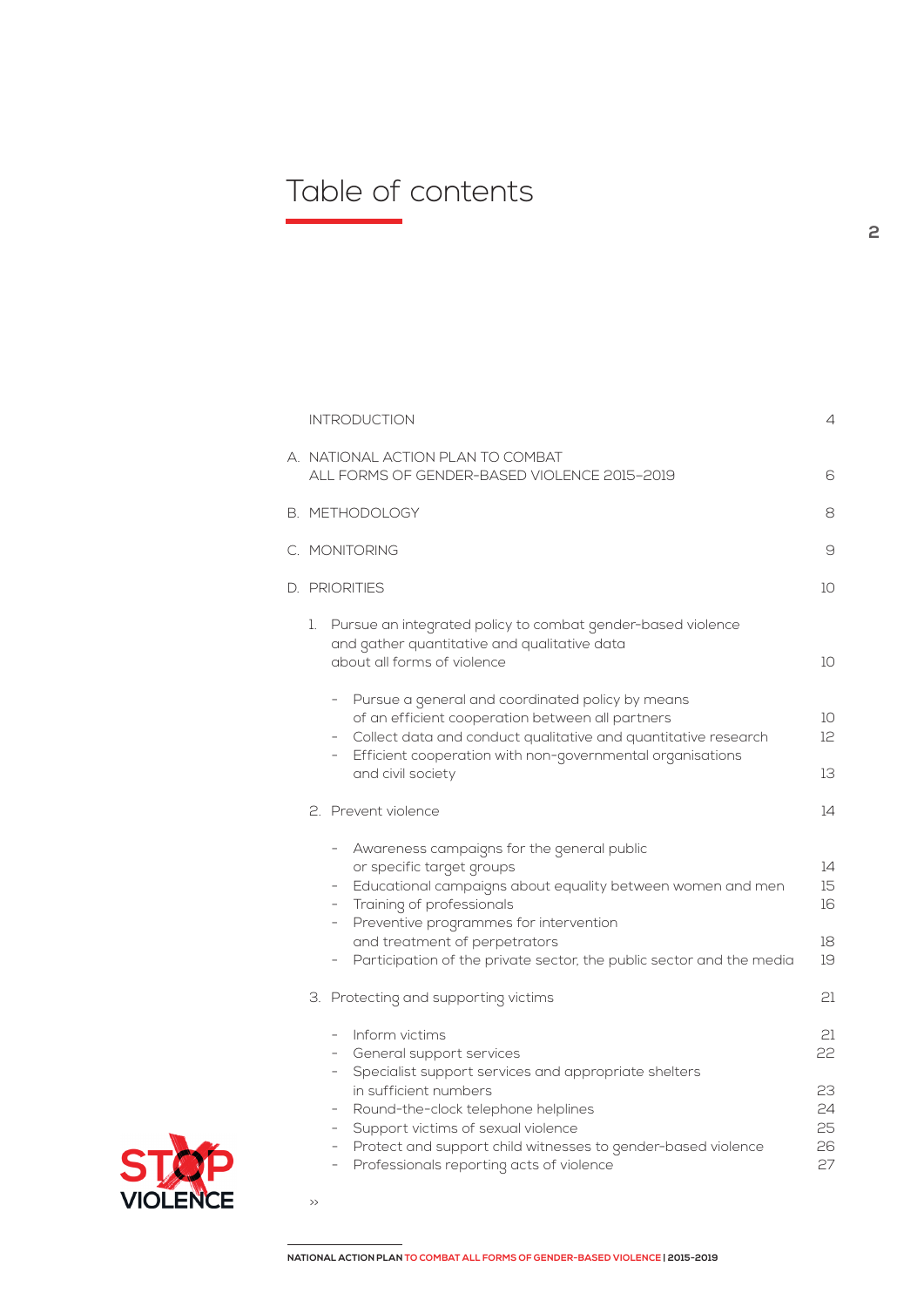TABLE OF CONTENTS

| $\rightarrow$                                                                                                                                                                                                                |                      |
|------------------------------------------------------------------------------------------------------------------------------------------------------------------------------------------------------------------------------|----------------------|
| 4. Investigate, continue and accept protective measures                                                                                                                                                                      | 29                   |
| - A prompt and appropriate reaction by law enforcement<br>Risk assessment and risk management in cases of violence<br>- Emergency barring, restraining or protecting orders<br>- Protect the rights and interests of victims | 29<br>31<br>32<br>32 |
| 5. Take into account the gender dimension in asylum<br>and migration policy                                                                                                                                                  | 34                   |
| 6. Combat violence on an international level                                                                                                                                                                                 | 35                   |

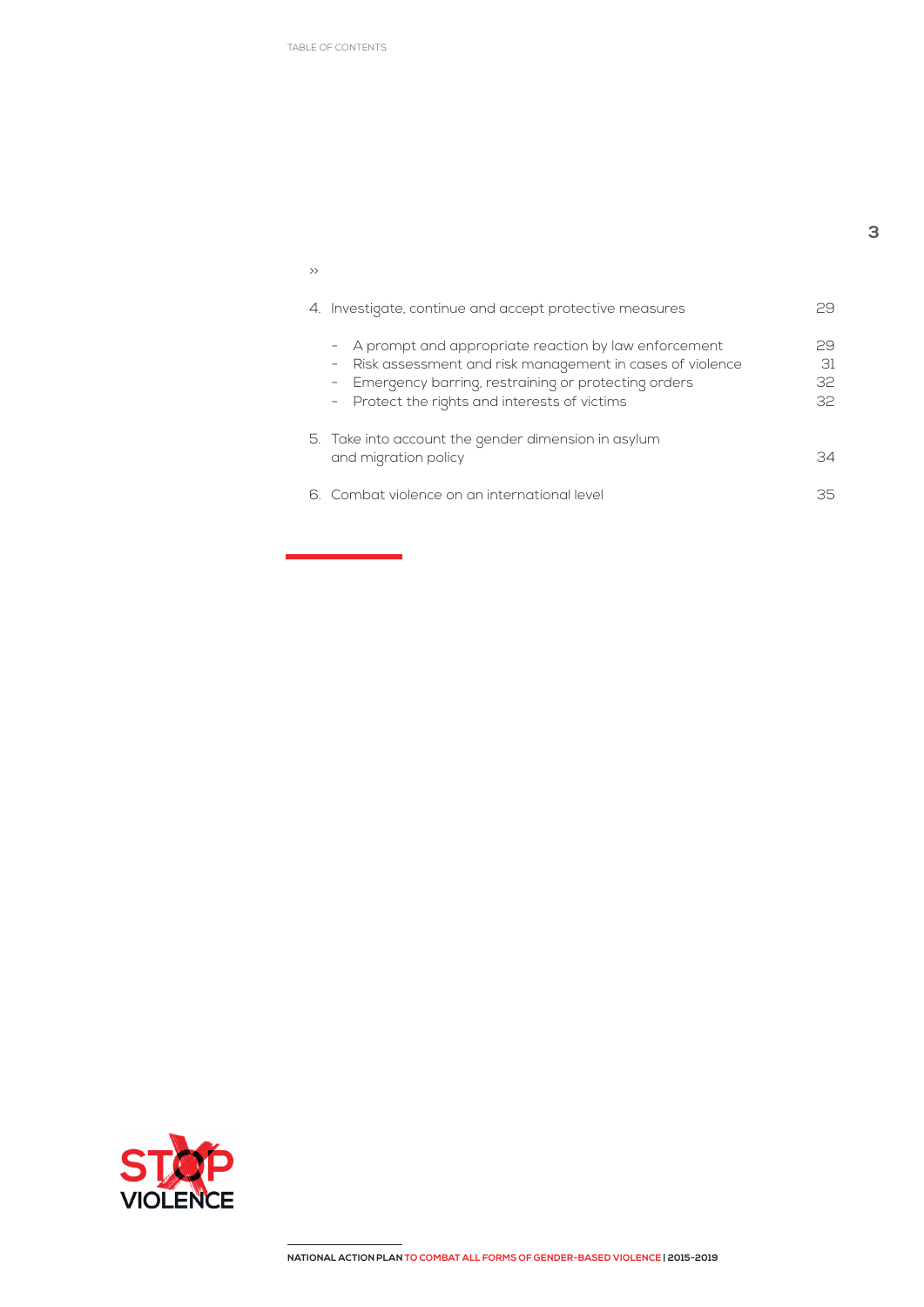# Introduction

For many years now, Belgium has dedicated its efforts and resources to combating gender-based violence because it considers this issue an essential element in the equality between women and men. Since 2001, Belgium has pursued its policy to combat gender-based violence by means of a national action plan (NAP), supported by the federal government, the communities and the regions. This plan is coordinated by the Institute for the Equality of Women and Men. Several plans were drawn up: the first NAP 2001- 2003, the second NAP 2004-2007, a third NAP 2008-2009 and a fourth NAP 2010-2014. This method of working is aimed at the continuous improvement of policy to support the ongoing fight against gender-based violence.

On an international level Belgium was commended for its coherent approach to genderbased violence and in Geneava the fourth NAP was nominated for the 2014 Policy Award by the World Future Council, the Inter-parliamentary Union and UN Women. This award calls attention to the best laws and policies combating violence against women and girls.

Despite the progress that has been made, gender-based violence remains an important concern to our country.

In 2014 the police registered 39,668 complaints pertaining to intimate partner violence. There were also 2,882 complaints about rape. According to a recent study by the European Union's Fundamental Rights Agency (FRA) about violence against women<sup>1</sup>, 78% of the victims in Belgium did not report the most serious act of violence, committed by their partner, to the police or the authorities. Only 33% of the victims have talked about it with their doctor or in a care centre, 22% with the police, 18% in a hospital, 17% with a legal department or a lawyer and 10% with social services. According to the Security Monitor 2008-2009 only 7.2% of all sexual offenses (sexual assault, rape, indecent exposure, etcetera) are reported.

The FRA's study on violence against women reaches the same conclusion. According to the same study by the FRA, prevalence data concerning domestic and sexual violence are significantly higher than the number of complaints registered by the police. According to the data of this study, 24% of all women declare they have been the victim of physical and/or sexual violence by their (current or former) partner and 36% have been the victim of physical and sexual violence, irrespective of the perpetrator. Moreover, 13% of the women state that they have been the victim of sexual violence starting from the age of 15, and 14% before that age.

 $\rightarrow$ 



See *http://fra.europa.eu/en/publication/2014/violence-against-womeneu-wide-survey-main-results-report*

**4**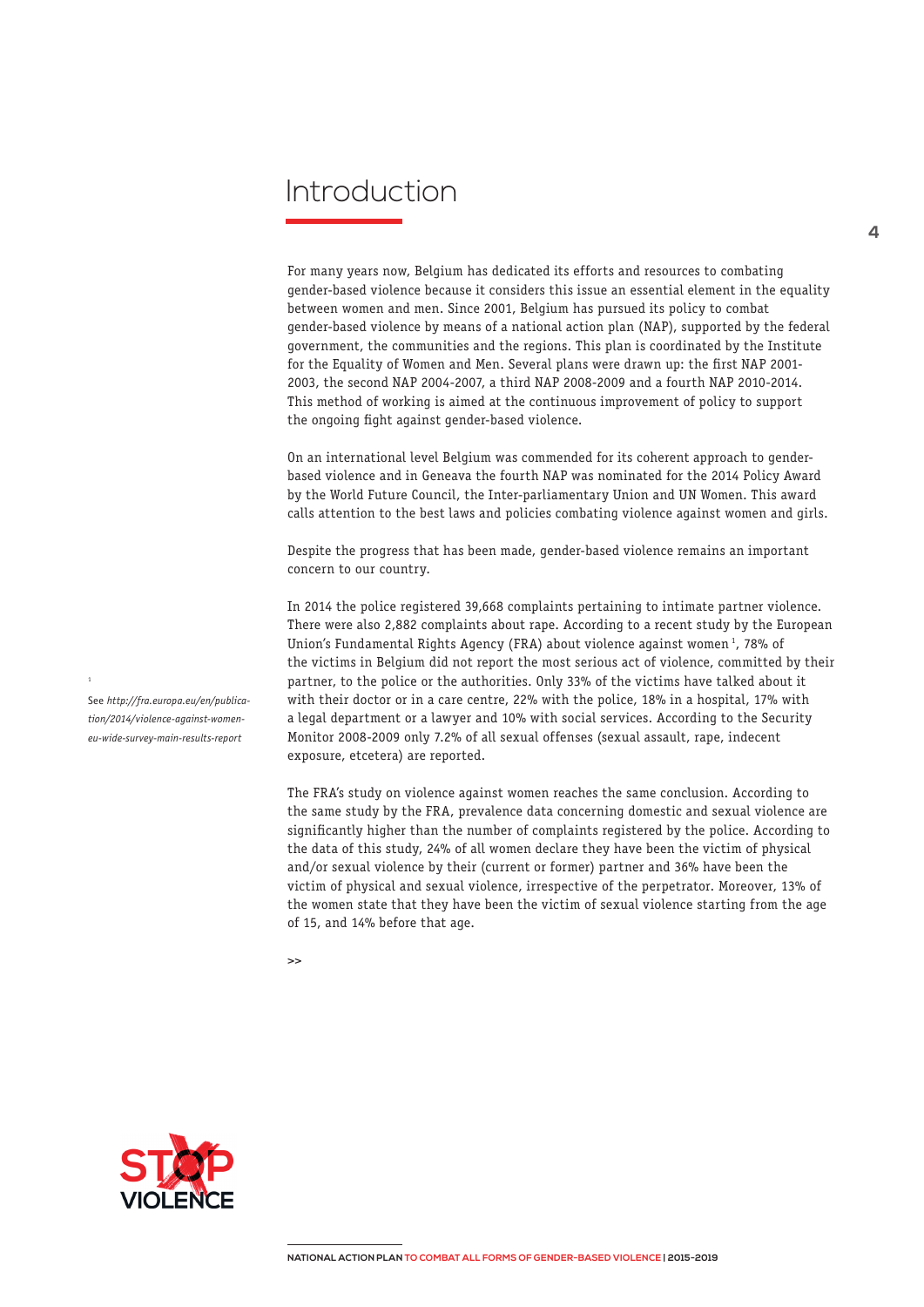>>

According to another of the Institute's studies from 2010 about women's and men's experiences relating to psychological, physical and sexual violence, 15% of all women and 10% of all men declare they have been the victim of violence by their partner or former partner during the last 12 months. This study also shows that women are more often the victim of more serious and more frequently occurring forms of intimate partner violence. However, it also shows that men are less likely to share their experiences with intimate partner violence (64.8% of the women compared to 39.2% of the men). The stereotypical (self-)image of men likely functions as something of a treshold in this regard, making it more difficult for them to reach out for help or to file a complaint. At any rate, more attention should be given to violence, both intimate partner violence and sexual violence, suffered by men, because it too often remains hidden.

Gender-based violence comprises more than just domestic and sexual violence. The prevalence study about circumcised girls and women risking gender-based violence, revised in 2014 2, estimates that 13,112 girls and women "have in all probability already been circumcised" and that 4,084 girls and women "were at risk of being circumcised". As far as forced marriages and so-called honour-based violence are concerned, it is very difficult to obtain real prevalence data, considering the secret and familial nature of this type of violence. Even so, several studies show that instances of both types of violence are reported to organisations responsible for victim care. Moreover, they are often quoted as a ground for asylum requests.

All these studies and data show that all forms of gender-based violence are often kept under wraps. Furthermore, many victims find it difficult to acknowledge and to name the violent acts they have suffered and they still hesitate to talk about them with a third party.

Dubourg D. et Richard F., *Studie over de prevalentie van en het risico op vrouwelijke genitale verminking in België, 2014*. Geactualiseerd op 31 december 2012. FOD Volksgezondheid, Veiligheid van de Voedselketen en Leefmilieu.

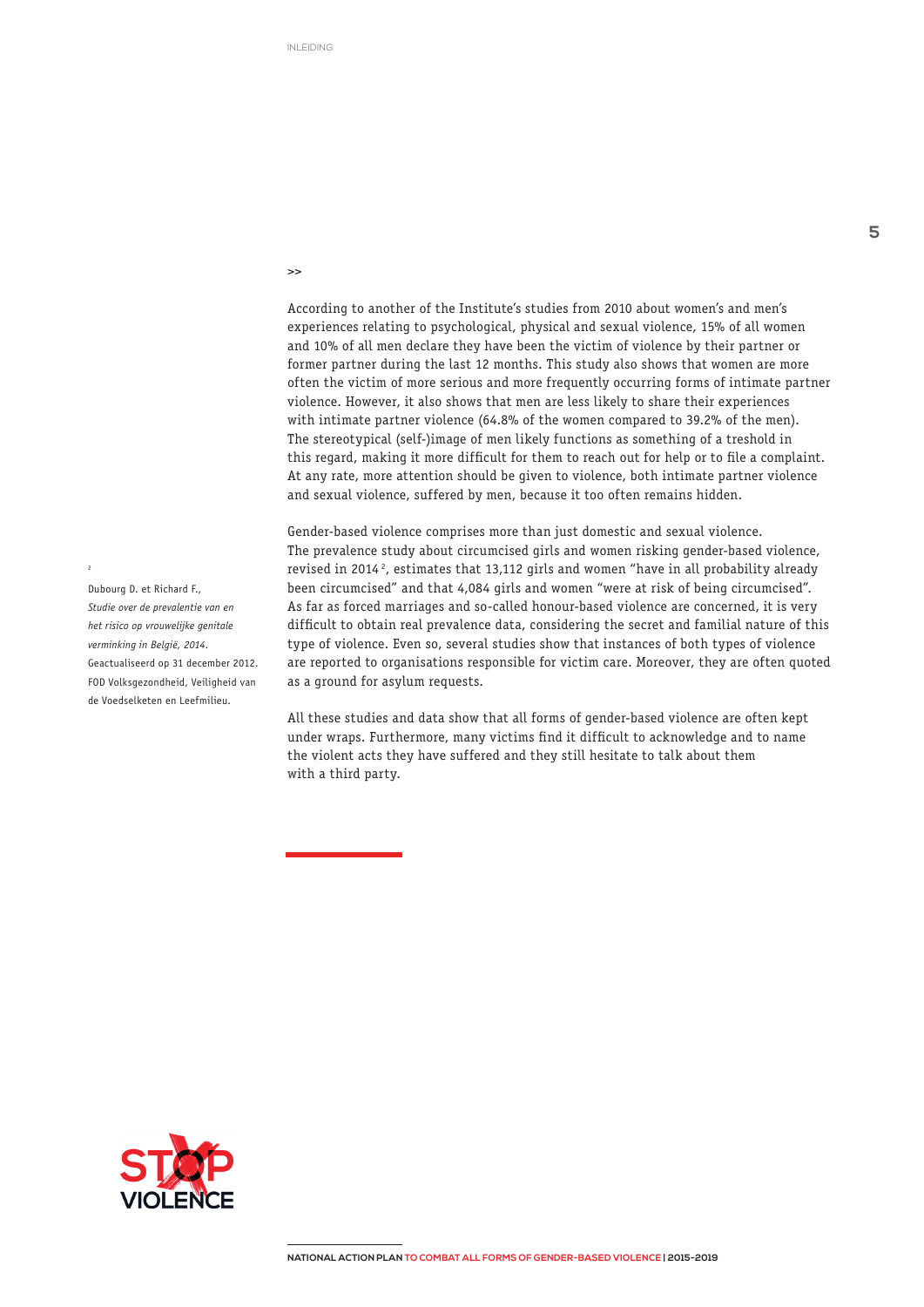# A. National action plan to combat all forms of gender-based violence 2015-2019

With this action plan, then, Belgium wants to step up its efforts to prevent and combat all forms of gender-based violence against women and men, with particular attention to sexual violence.

This action plan is completely in line with the Council of Europe Convention on preventing and combating violence against women and domestic violence (hereinafter called 'Istanbul Convention').

The Istanbul Convention is the first legally binding instrument for combating violence against women as well as domestic violence. Its objective is to help European countries take effective measures in four important domains: preventing violence, defending victims, prosecuting perpetrators and developing integrated, global and coordinated policies.

Although the Istanbul Convention's objectives primarily concern women, the NAP 2015- 2019 will also pay attention to men who have become the victim of gender-based violence.

Certain forms of gender-based violence are already included in other national action plans, such as the National Action Plan 'Women, Peace and Security' 2013-2016 and the national action plan to fight human trafficking 2015-2019, which will add further emphasis to the gender dimension.

The national action plan to combat gender-based violence will therefore focus on the following forms of violence: intimate partner violence, female genital mutilation, forced marriage, honour-based violence and sexual violence.

With this action plan to combat gender-based violence, Belgium advocates a joint approach to the issue, based on the following six global objectives:

- I. pursue an integrated policy to combat gender-based violence and gather quantitative and qualitative data about all forms of violence
- II. prevent violence
- III. protect and support victims
- IV. investigate, continue and adopt protective measures
- V. incorporate the gender dimension in asylum and migration policy
- VI. fight against violence on an international level

Each global objective comprises a number of operational objectives and matches the aggregate of measures that will be implemented in 2015-2019.

 $\sim$ 

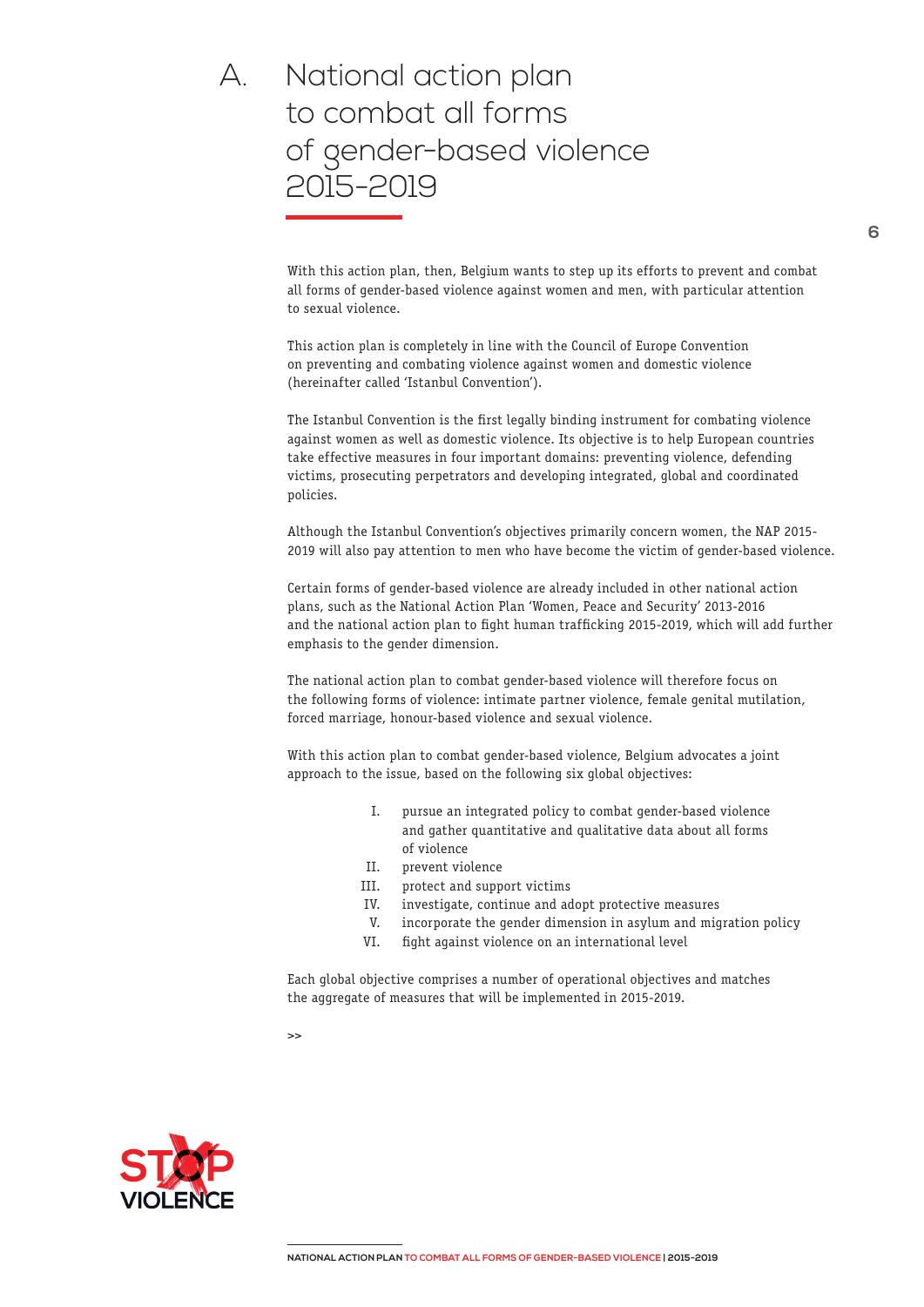#### $\rightarrow$

The main guidelines for the current national action plan are as follows:

- expand and improve quality legislation and regulation to protect victims and to detect and punish offenders.
- expand and improve registration and gender statistics.
- focus on a victim-oriented, multidisciplinary and integral, holistic approach (focus attention on the victim and his environment, including the children who have witnessed violence).
- offer protection for victims and in particular for persons who, because of various reasons, do not reach out to existing structures and services and who are suffering in their situation ('outreaching approach').
- pay more attention to the battle against sexual violence.
- more involvement from new partners (media, private companies, youth associations) and new departments.
- more attention to early detection and risk factors.
- more attention to primary prevention, in cooperation with education services.
- more attention to training for professionals.

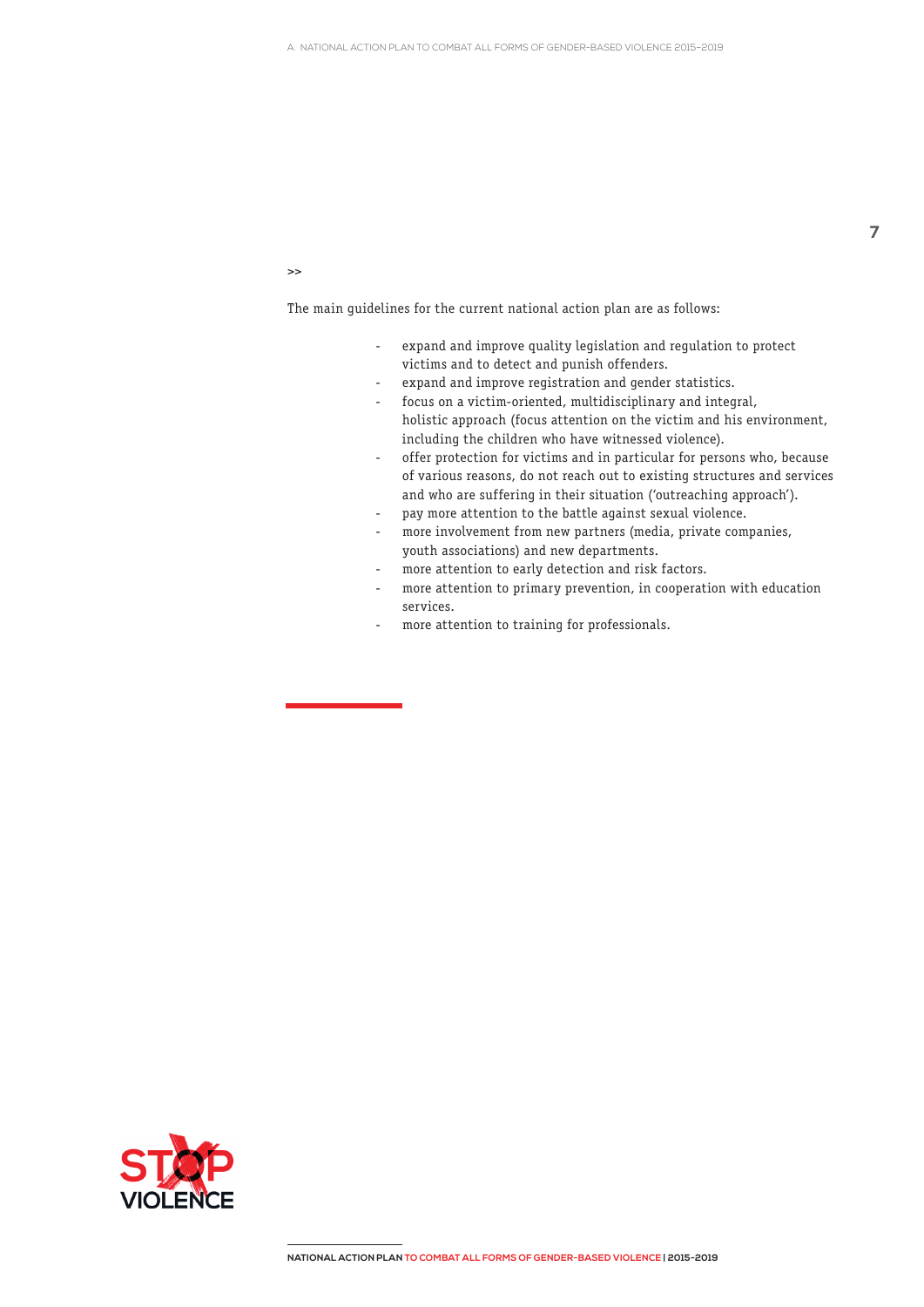# B. Methodology

The NAP was drawn up based on consultations with civil society and reports from Belgian and international organisations.

Civil society was consulted in September 2013 and asked to make a list of the bottlenecks in the battle against gender-based violence and intimate partner violence in particular. In October 2013 civil society was consulted again, this time specifically on the topic of so-called honour-based violence. After the meetings of the sexual violence working group, coordinated by the Institute for the Equality of Women and Men, a document was drawn up in February 2014 listing the lacunas and relevant recommendations relating to sexual violence.

In late February the Institute, in cooperation with the administrations and stakeholders, elaborated a state of affairs of all measures included in the update of the NAP 2010-2014. This document was approved in June 2013.

All these texts and procedures were taken into account while drafting the NAP 2015-2019. Finally the draft was presented and revised during several meetings with representatives of the relevant ministries.

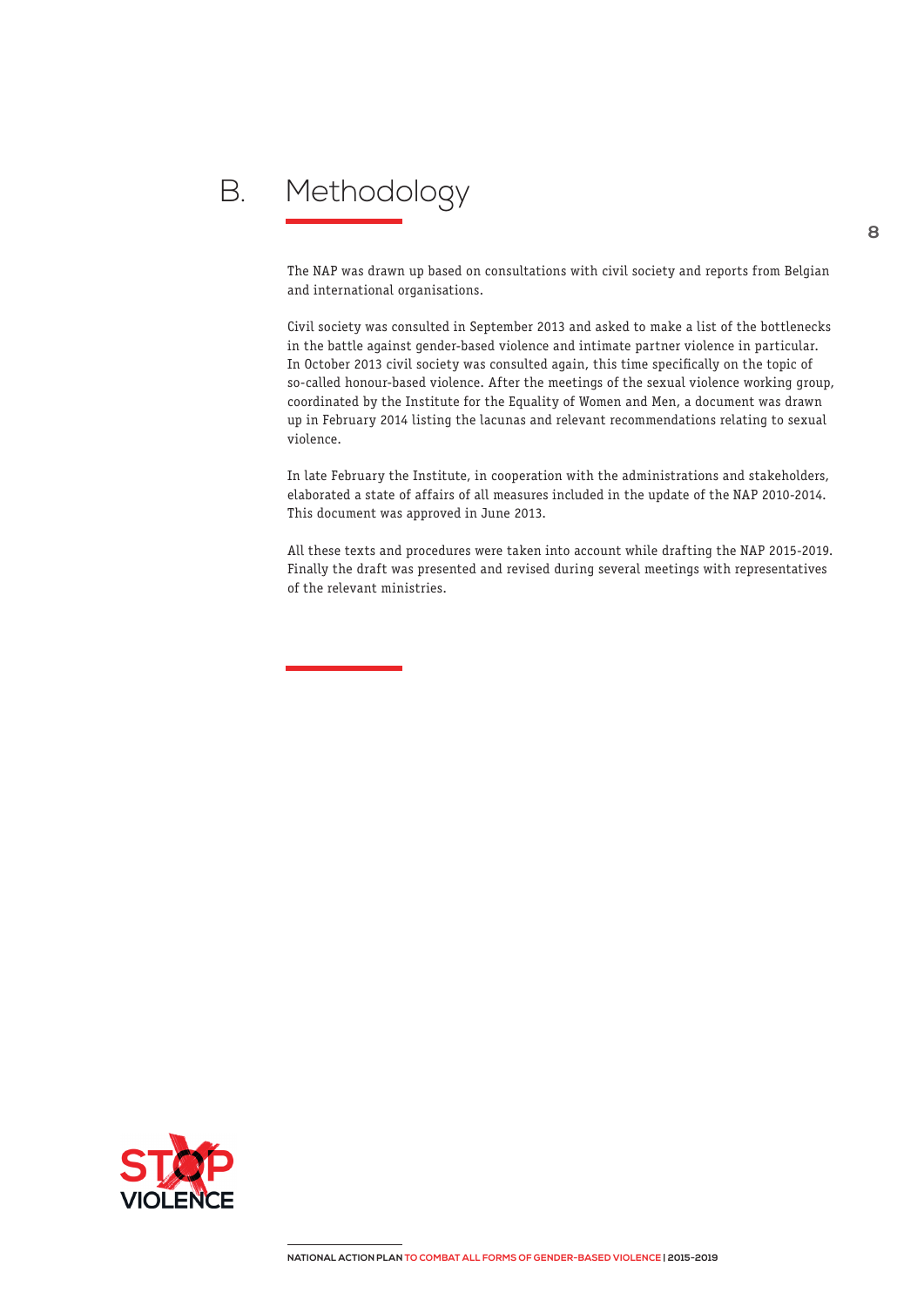# C. Monitoring

The battle against gender-based violence is a transversal issue that calls for an integrated approach. It requires the political commitment of all responsible politicians, in particular the federal government, the communities and the regions, as well as the participation of several public servants. Given their expertise, the Institute for the Equality of Women and Men is charged with coordinating the implementation of the NAP, as article 10 of the Istanbul Convention calls for a coordinating body responsible for the implementation, monitoring and evaluation of policies and measures in the fight against gender-based violence.

Like with previous action plans, we will convene an interdepartmental group. The aim here is to bring together all governmental institutions involved in the implementation of the NAP, thus contributing to its audit, updates and eventual evaluation. The group will consist of representatives of the federal institutions and people from the communities and the regions that are involved in the battle against gender-based violence. The Institute for the Equality of Women and Men is responsible for coordinating this interdepartmental group.

In addition, the Institute for the Equality of Women and Men will also put in place expert groups, composed of representatives from organisations that are active in the field, aid organisations for victims and perpetrators, people from the academic community and specific experts (from the police, justice department and the psycho-medical-social sector). These expert groups will be responsible for exchanging scientific knowledge and good practices. They will also be asked to make recommendations about the state of affairs of the measures included in the NAP and they will look for blind spots in the text.

A steering committee will also be put together, made up of staff members of the ministers that are involved in the action plan. This group is tasked to give a midterm evaluation of the plan, based on a progress report from the interdepartmental working group. This evaluation will then be submitted to parliament.

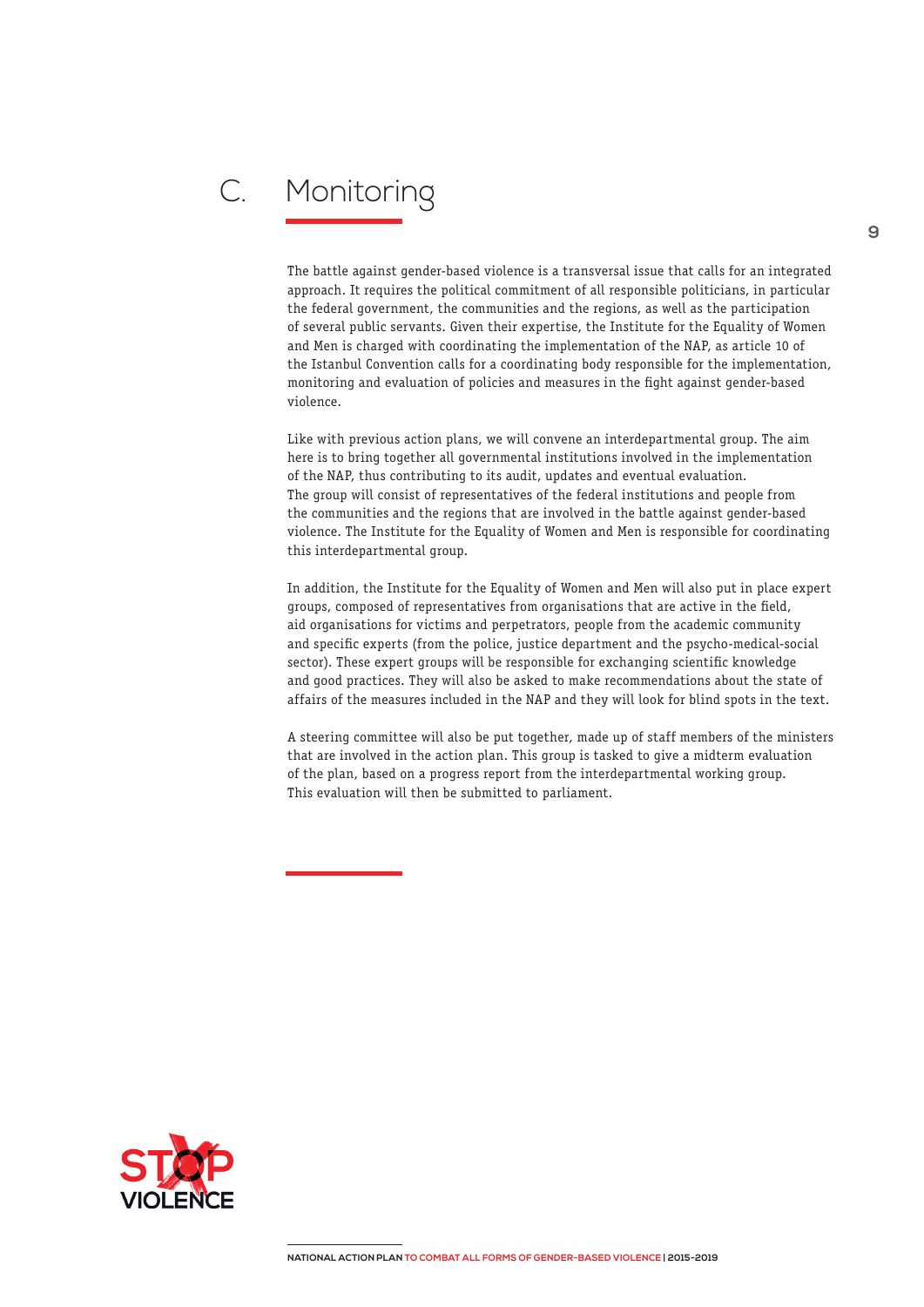# D. Priorities

### **1. Pursue an integrated policy to combat gender-based violence and gather quantitative and qualitative data about all forms of violence.**

Pursue a general and coordinated policy by means of an efficient cooperation between all partners.

The battle against gender-based violence is a transversal matter and requires an integrated approach. It also requires the commitment of all responsible politicians in the federal government, the communities and the regions, as well as the participation of local administrations. Cooperation and institutionalised coordination between these partners and stakeholders is essential to the successful development of all measures proposed.

Belgium is fully aware of the need for efficient and responsible control structures. For this reason, there has been an interdepartmental working group in Belgium for years now, responsible for bringing together all actors involved in the battle against genderbased violence, to attain a joint, considered and coherent policy. The group consists of representatives from the federal, community and regional institutions involved in the battle against gender-based violence. The Institute for the Equality of Women and Men is charged with coordinating this interdepartmental group.

Through this action plan, Belgium aims to draft and draw up a coordinated and integrated strategy. The common circular concerning the criminal policy on intimate partner violence (COL4/2006) represented a step in the right direction because it prioritised the improvement of intersectoral cooperation between the justice department, police and aid agencies. Pilot projects focusing on this multidisciplinary approach, with a free flow of information and deliberation between the services concerned, have demonstrated that victims are assisted better, cases dealt with more efficiently, and knowledge about the issues is significantly higher.

It is therefore all-important to tackle the battle against all forms of gender-based violence in a multisectorial manner. Different professionals come in contact with victims, perpetrators and members of their families in many different fields, but in the often complex situations they are confronted with, no one professional can provide an adequate and comprehensive solution.

As such, the mainstay in this action plan is the multisectorial and holistic approach to gender-based violence, which centres around the victim. Any intervention must be tailored to the victim's needs, taking into account the individual, familial, social, cultural and economic aspects of his or her situation, but also the context at large.

 $\rightarrow$ 



**10**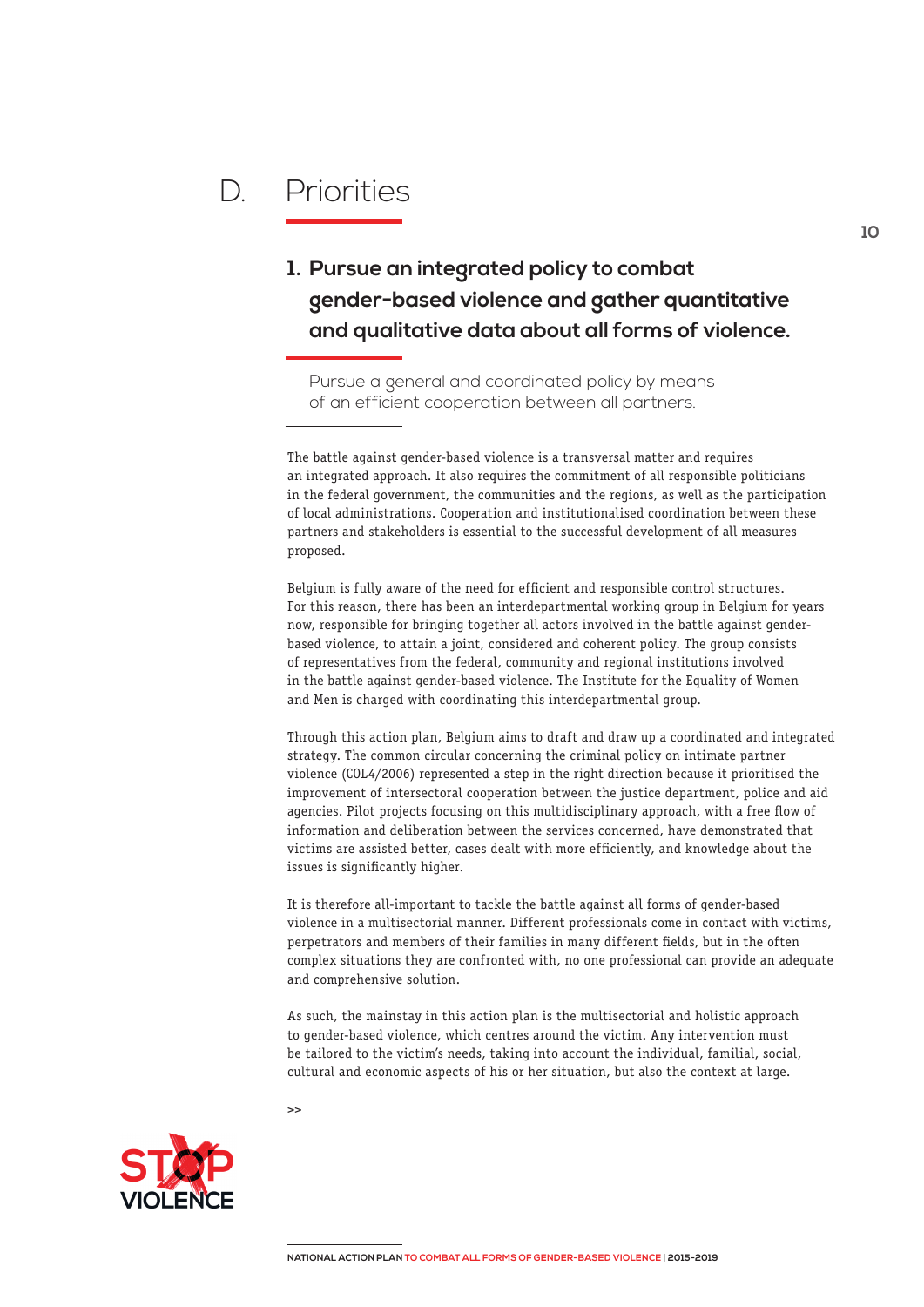- 1. PURSUE AN INTEGRATED POLICY TO COMBAT GENDER-BASED VIOLENCE AND GATHER
	- QUANTITATIVE AND QUALITATIVE DATA ABOUT ALL FORMS OF VIOLENCE > PURSUE A GENERAL AND COORDINATED POLICY BY MEANS OF
	- AN EFFICIENT COOPERATION BETWEEN ALL PARTNERS

>>

During this process adequate consideration must be afforded to the victim's safety and well-being. In the same spirit, it is also important to offer the victims and the children accompanying them long-term care, to make sure that they pull through and can reintegrate in society, and to avoid repeated victimhood. It is essential we keep developing and implementing multidisciplinary services and make them available and accessible to all victims of violence, and specifically the most vulnerable groups. At the very least, and whenever necessary, this multisectorial approach should effect an operative coordination and cooperation between police and justice department and guarantee succour to victims (including shelters, psycho-social auxiliary services and legal aid) as well as health services. In the same context, it is also crucial to draw up a map of potential new partners, such as public centres for social welfare, national health services, etcetera.

Close cooperation between the widest possible range of partners can only be achieved by means of cooperation and/or intervention protocols between the various services, on a federal, provincial or local level. Consultative and exchange structures between professionals involved in combating gender-based violence are a must when creating a strong and functional network on the ground. The provincial coordinating structures and local administrations play a key part in this, as they provide the link between field experts and the political world. These representatives regularly meet the organisations, pressure groups and experts, and they deal with these issues on a daily basis. They also safeguard the local dissemination of initiatives driven by the federal and provincial governments and often kickstart innovative pilot projects.

Among such innovative and inspiring projects in the battle against domestic violence is the CO3 'safe house' project in Antwerp (CO3 project). This first multidisciplinary initiative on partner violence is a Client-based Organisation involving 3 partners, in which the family takes centre stage. The three partners, police and justice department, assistance and care services and local administrations, work together in a chain-based model to ensure that their various activities complement each other another in a joint plan of approach that starts from a joint risk assessment, case deliberation and case coordination. In addition, an holistic method is used: the focus is not only on the acts of violence, but also on the problems behind them, such as drug abuse, a precarious situation of residence, stress, poor accomodation, as well as on the promotion of protective measures.

This action plan wants to consider the implementation of similar positive pilot projects in the battle against domestic violence.

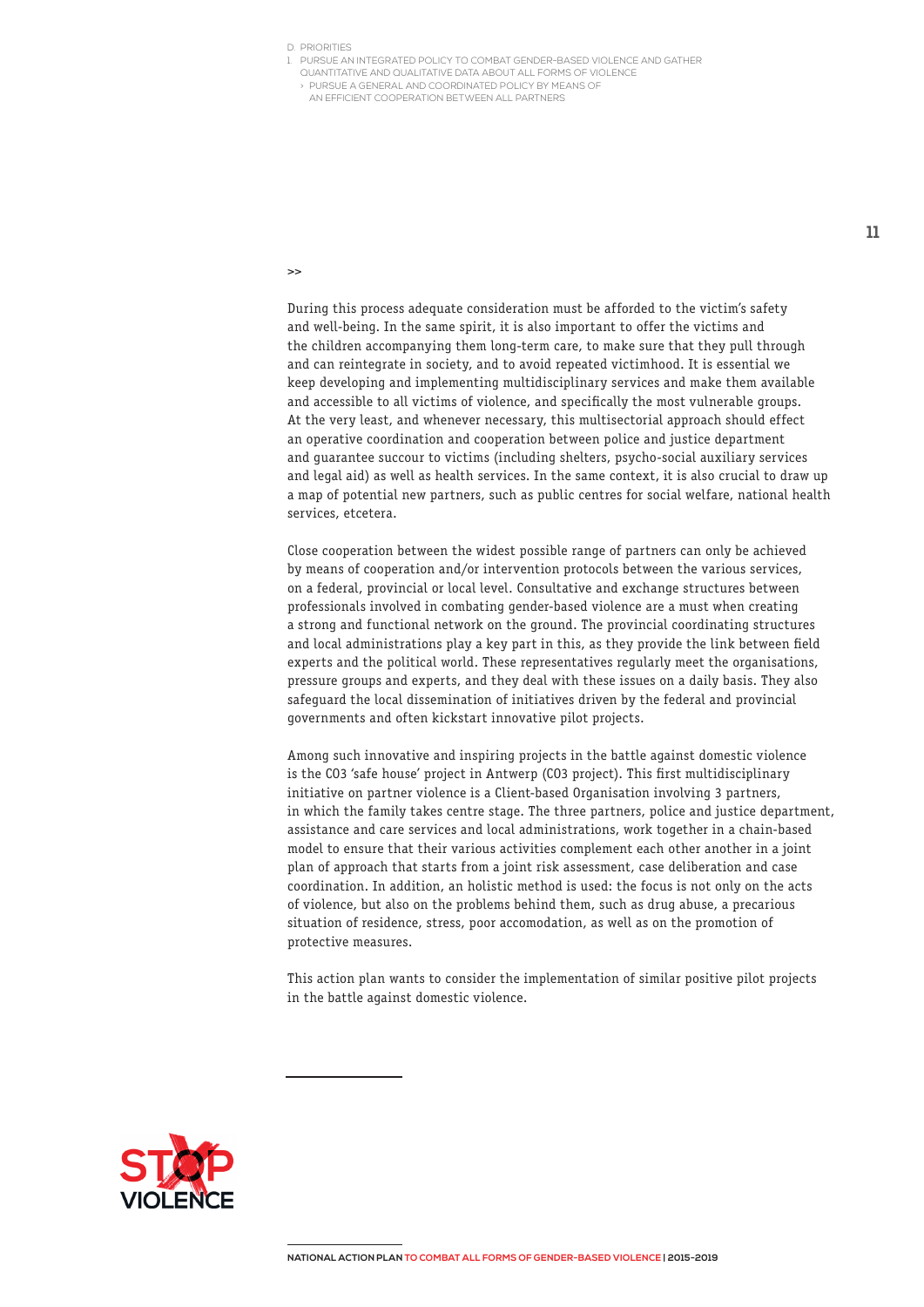1. PURSUE AN INTEGRATED POLICY TO COMBAT GENDER-BASED VIOLENCE AND GATHER QUANTITATIVE AND QUALITATIVE DATA ABOUT ALL FORMS OF VIOLENCE

Collect data and conduct qualitative and quantitative research

The effort against gender-based violence begins with a thorough understanding of the phenomenon. It is therefore essential that we continue to collect qualitative and quantitative data broken down by gender and age, harmonise the existing data and develop qualitative and quantitative indicators to improve the perception and the understanding of the phenomenon, and evaluate the impact of the violence on its victims and perpetrators.

Apart from statistical data, more research should be conducted into the phenomenon to get a better picture of the root causes and consequences of gender-based violence, the profile of offenders, the evolution of the number and severity of complaints, as well as of the efficiency of the measures, the protective factors and the degree and causes of recidivism.

Consequently, new data about prevalence, causes and consequences of violence will be collected, analysed and distributed, in particular through the following measures:

- 1. Conduct new prevalence studies on experiences concerning physical, psychological and sexual violence, based on the methodology of the European FRA study on violence against women.
- 2. Conduct a study on offender profiling and recidivism in cases of intimate partner violence.
- 3. Carry out an extensive investigation into the reach of violence against disabled women and girls, in cooperation with organisations of disabled people and with academia.
- 4. Conduct scientifically sound research on the prevalence of male victims of intimate partner violence and sexual violence to determine the scale of the problem and their actual needs.
- 5. In the context of gender mainstreaming, the institutions involved will make every effort to collect gender statistics on all forms of violence outlined in this NAP. These data will be systematically provided to the IEWM, which will receive a special mandate for this. The IEWM will elaborate a gender matrix on the matter.

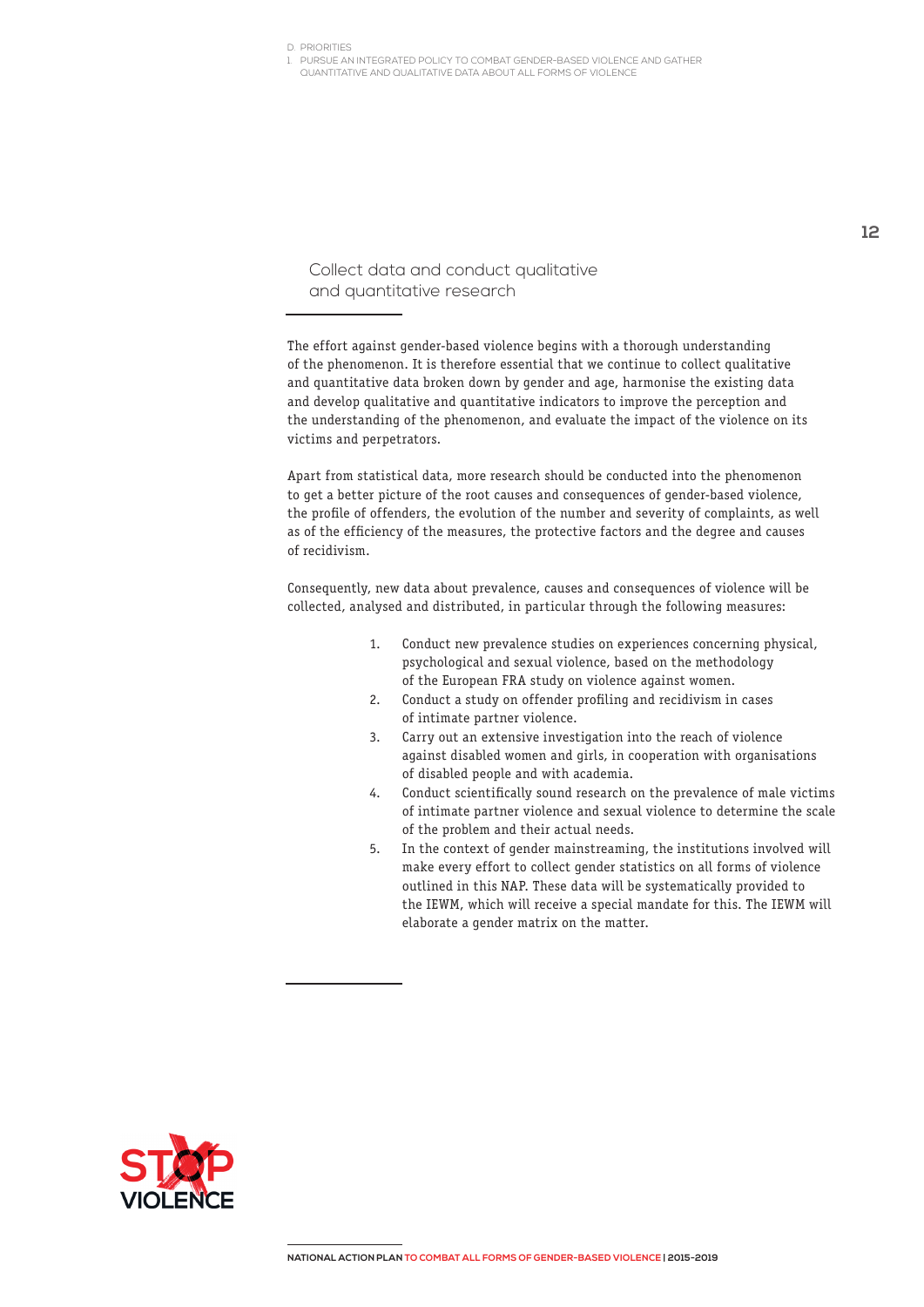1. PURSUE AN INTEGRATED POLICY TO COMBAT GENDER-BASED VIOLENCE AND GATHER QUANTITATIVE AND QUALITATIVE DATA ABOUT ALL FORMS OF VIOLENCE

Efficient cooperation with non-governmental organisations and civil society

The NAP will support the immediate and constructive participation of civil society in the elaboration, implementation and monitoring of the adopted measures and strategies.

When drafting the NAP, the Institute for the Equality of Women and Men initially consulted the various groups of experts on the ground, social societies and the academic world, so that it would be in keeping with the issues in reality. This group of experts will also be involved when elaborating the actions in this action plan and when necessary, they will be consulted beforehand.

Throughout the NAP, Belgium commits itself to support the work of the relevent non-governmental organisations and of civil society and to keep developing an efficient cooperation with these organisations.

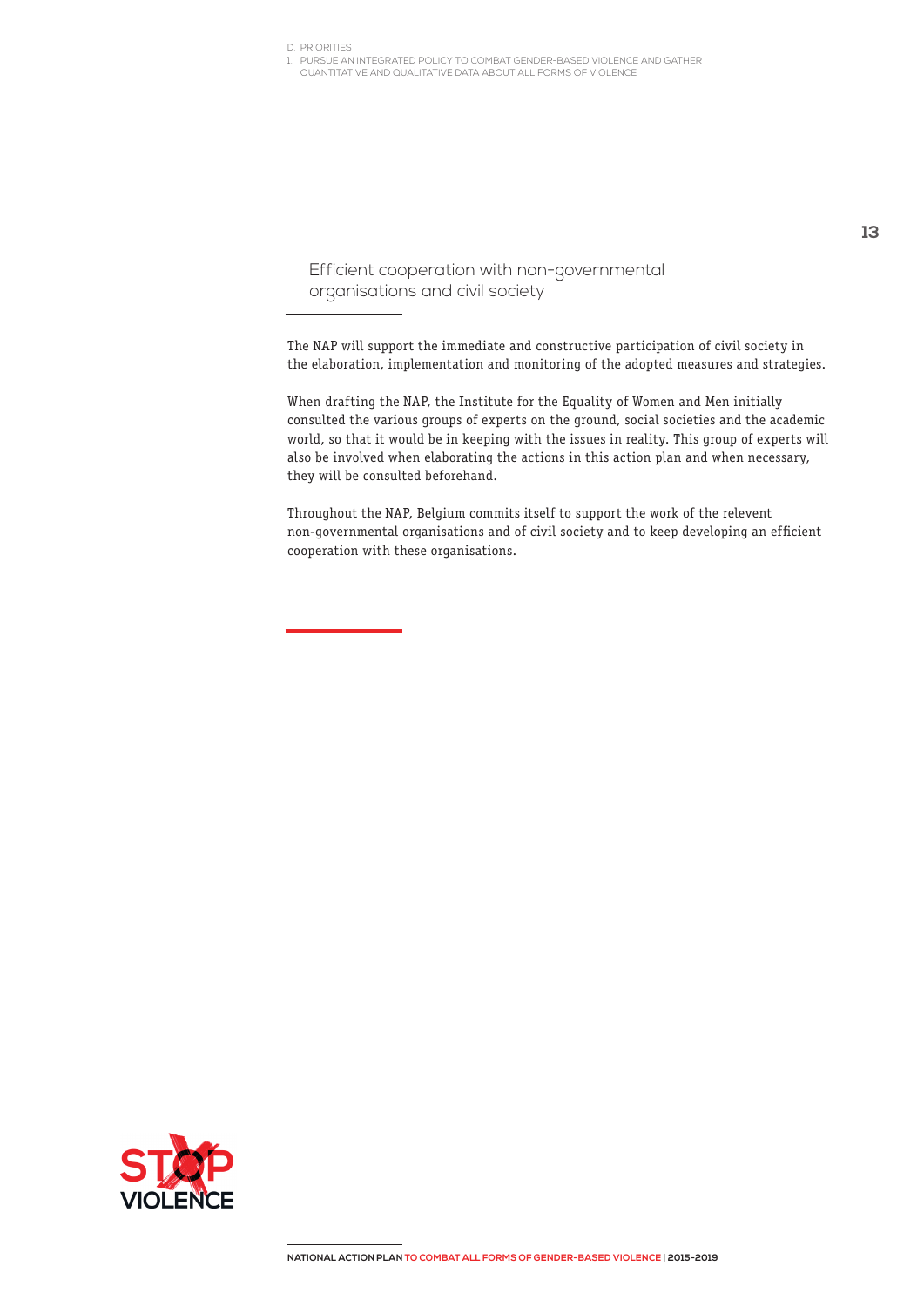### **2.Prevent violence**

Awareness campaigns for the general public or specific target groups

In the last few years, there have been major efforts on a federal level, as well as in the communities, regions, provinces and municipalities, to break the taboo on violence, to inform victims and offenders and to support them with all available means.

The fight against violence requires the complete commitment of society as a whole. It is therefore vital that all civilians, whether they be a victim, witness or indeed an offender, iare informed about the various courses of action open to them when they are confronted with violence.

Awareness campaigns or programmes for the general public play an key role in this.

It is also important to raise awareness among specific target groups that are regularly confronted with specific forms of gender-based violence. This calls for close cooperation with experts in the field.

This NAP will highlight specific awareness campaigns related to sexual violence. The main focus will be on encouraging victims to promptly report the facts in order to furnish proof and aid as quickly and as efficiently as possible.

The professionals who come in contact with the victims or the perpetrators of genderbased violence also have a crucial role to play. It is very important that they are able to identify victims and potential offenders, give them the appropriate support and refer them to the qualified services if necessary.

 $\rightarrow$ 

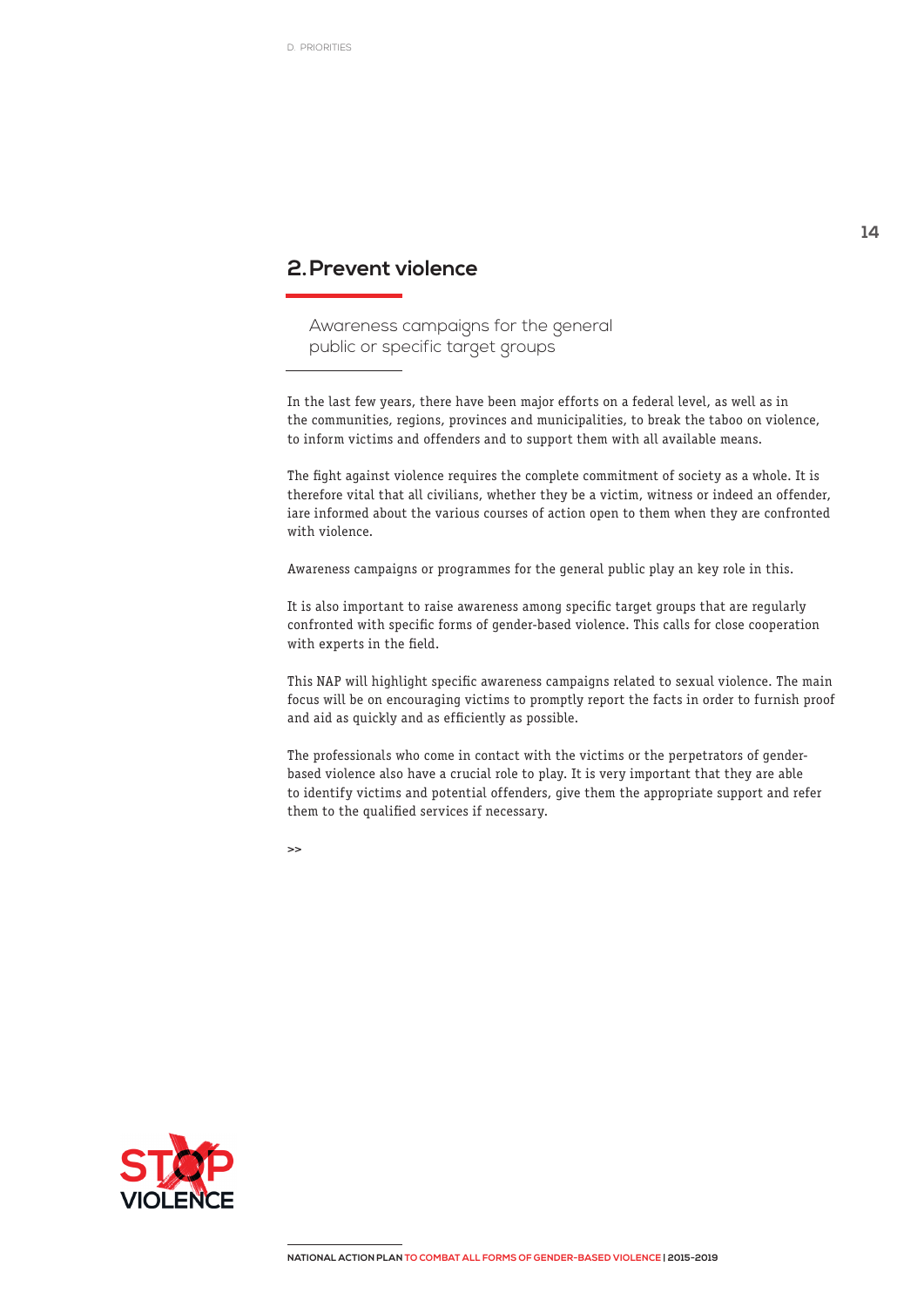D. PRIORITIES 2. PREVENT VIOLENCE

> AWARENESS CAMPAIGNS FOR THE GENERAL PUBLIC OR SPECIFIC TARGET GROUPS

>>

To encourage the reporting of violence, regardless of type or place of occurence, and to prevent violence, the following measures will be taken:

- 1. Organise awareness campaigns observing the international day for the elimination of violence against women on 25 November, the international day for the elimination of FGM on 6 February and V-day 14 February.
- 2. Raise awareness about the battle against sexism and stereotyping as a way of preventing gender-based violence.
- 3. Start campaigns that are targeted to and involve the input of (young) men, to solicit their contribution in the battle against gender-based violence.
- 4. Develop awareness and prevention projects about violence in relationships of young people.
- 5. Raise awareness among ethnic and cultural minorities about genderbased violence, possible approaches to the issue and the gamut of available aid agencies.
- 6. Systematically raise awareness with the general public and inform them about certain forms of gender-based violence through the websites **www.partnergeweld.be**, **www.verkrachting.be**, **www.1712.be**, **www.ecouteviolencesconjugales.be**, etcetera.

Educational campaigns about equality between women and men

Our education system plays a key role in preventing violent behaviour, for instance in strengthening students' resilience. Encouraging these principles from the very beginning, a first and important barrier of prevention against gender-based violence is put in place across the entire education system.

For this reason, the focus will be on sexual, relational and reproductive education and primary prevention within the context of healthy sexual behaviour among young people. Education must also develop measures that avoid sexist stereotypes and promote a culture of gender equality, respect for human rights and nonviolence. Moreover, these principles should be promoted in informal educational structures as well as in sport, culture and leisure and the media.



**15**

Promoting equality between women and men and the fight against violence in relationships should be discussed from a early age and be made a recurring theme of education. This way children and youngsters will be able to fully participate in a society with more gender equality and they will become more aware of the fact that violent behaviour is impermissible.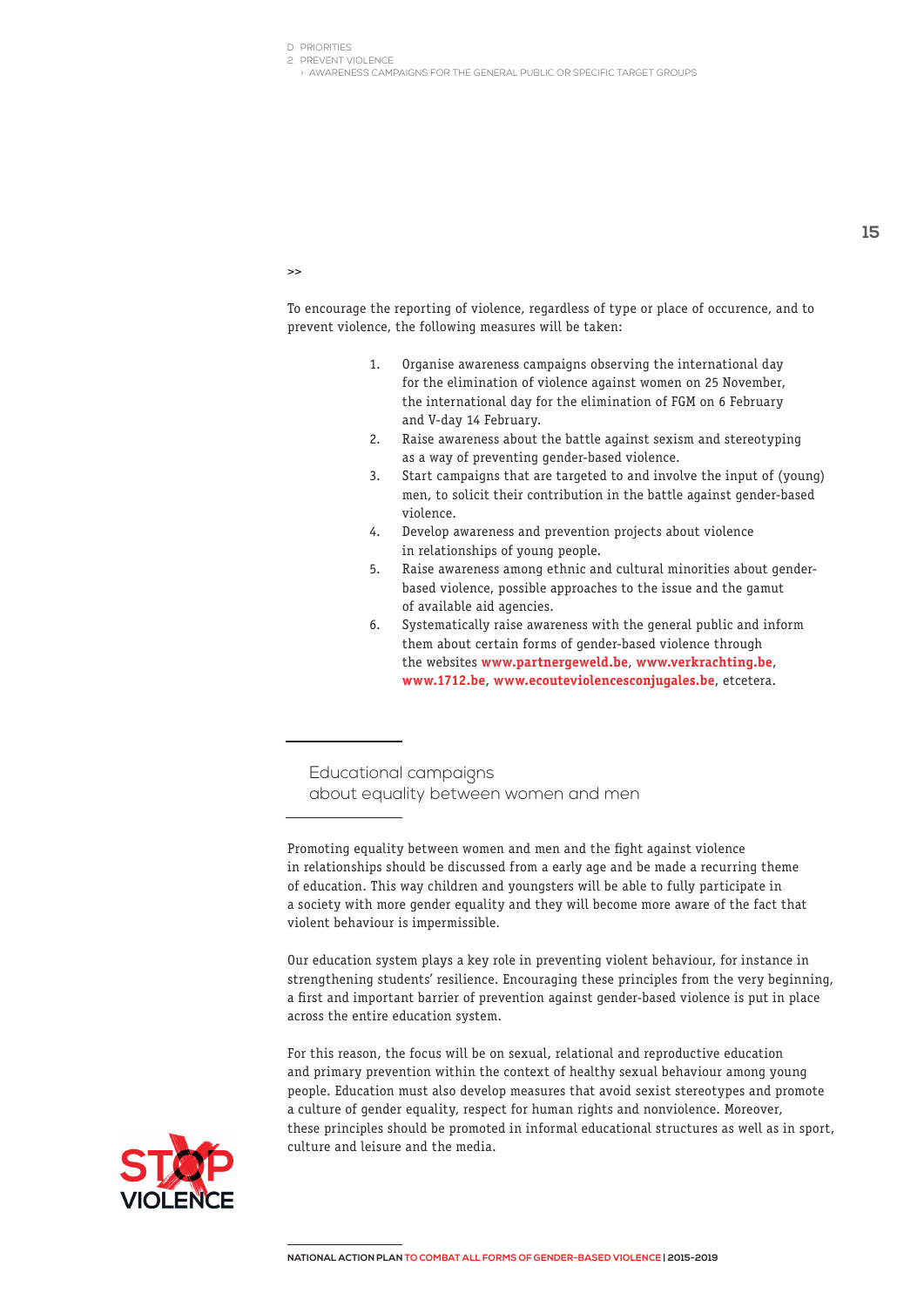D. PRIORITIES 2. PREVENT VIOLENCE

Training of professionals

Merely raising awareness is not enough to prevent violence. Organising training on this matter is crucial in the policy to inform the specific groups that are confronted with victims and perpetrators of acts of violence in a clear and precise way.

For instance, some people who intervene in these matters may be misinformed or confused about conflicts or violence between partners. Furthermore, people do not always know how to take care of victims of gender-based violence, or councel them properly, especially in cases of sexual violence that require specialist skills to deal with the immediate consequences of violence, such as post-traumatic stress disorder. Support for the victim and perpetrator benefits from improved knowledge and awareness, more expertise in detecting violence, and more efficient care. Moreover, collecting medical, psychological or legal evidence often plays a key role in the arrest and sentencing of the offenders.

The training should also devote special attention to the development of intercultural skills, especially in relation to gender-based violence against immigrants, honour-based violence, female genital mutilation and forced marriage. Certain crimes are so specific that victims require the help and counsel of properly trained experts.

Again, it is important to emphasise the multidisciplinary and intersectoral character of the approach. A successful intervention calls for the cooperation of different professionals across different domains. This training will be tailored to the multidisciplinary approach to gender-based violence to ensure effective referral and coordination.

As far as sexual violence is concerned, more efforts will be made to improve the education of the police and justice sector (the first interrogation of adult victims of a sexual offence, use of the Sexual Assault Forensic Evidence kit, etcetera). More advanced training will be provided to all professionals in the health care sector, such as general practitioners, gynaecologists, urologists, nurses, etcetera. This is a direct response to the appeal of the World Health Organisation, which has championed the unremitting education of all health-care providers in the field of sexual violence.

 $\rightarrow$ 

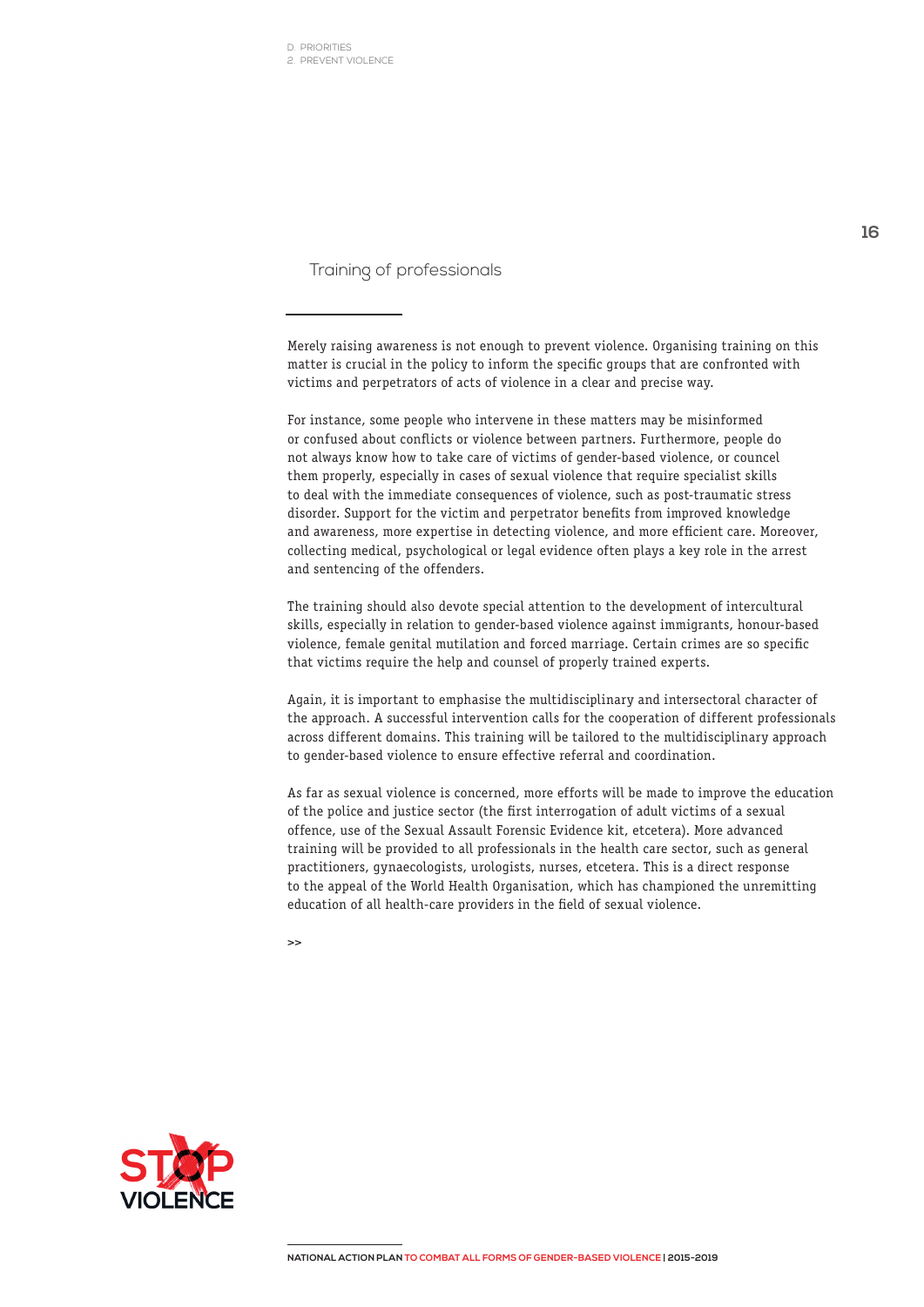2. PREVENT VIOLENCE > TRAINING OF PROFESSIONALS

**17**

>>

In short, Belgium commits itself to the introduction, development and strengthening of training for professionals who may come into contact with victims or perpetrators of gender-based violence by taking the following measures:

#### **Initial training**

Strive for public support to include the knowledge of different forms of gender-based violence in the initial training of all categories of future professionals deemed relevant.

#### **Basic training**

Strive for public support to include the knowledge of different forms of gender-based violence in the basic education of categories of specialised professions (psycho-medico-social sector, police sector, judicial sector, etcetera) by organising extra training days.

#### **Advanced training**

- 1. Strive to organise specific advanced and separate training concerning forced marriage, honour-based violence, intimate partner violence, sexual violence and female genital mutilation for professionals in the sectors involved (psycho-medico-social sector, police sector, judicial sector, etcetera). For all these advanced trainings methodical frameworks will be developed for each form of violence and each target group separately. These trainings will be organised in an interdisciplinary, interinstitutional and multicultural way, taking into account the existing tools (for risk assessment) and reporting codes.
- 2. Encourage the integration of specific advanced training on 'sexual offences' in all police academies.
- 3. Provide a two-day compulsory training about intimate partner violence for second year judicial trainees.
- 4. Continue the training 'train the trainers' in hospitals on the topic of intimate partner violence and sexual violence.
- 5. Investigate the need for a specific training to become a forensic expert, able to recognise injuries of sexual violence and intimate partner violence.
- 6. Organise trainings for general practitioners, based on recommendations concerning the detection of intimate partner violence.
- 7. Sharing know-how and networking to provide quality support of 1712 and 106 employees and to enable them to refer victims efficiently.
- 8. Provide professionals in the support network of FEDASIL with training about the issues of FGM and sexual violence, with particular attention to prevalence and consequence, risk assessment and risk management.

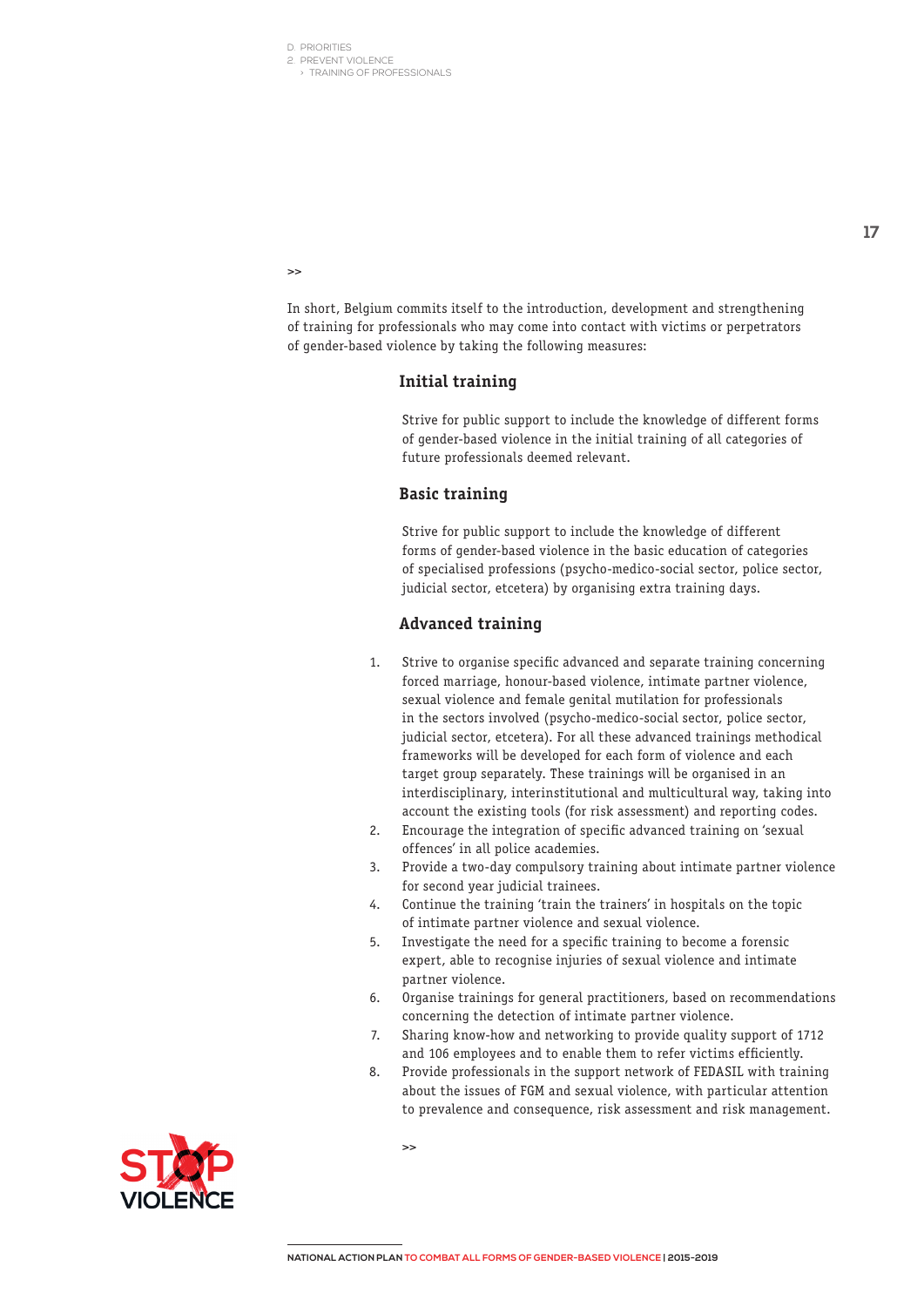2. PREVENT VIOLENCE

> TRAINING OF PROFESSIONALS

#### **Specific tools**

 $\sim$ 

- 1. Include a component about intimate partner violence and one about children who have witnessed violence. These components should fit within the CAW's global methodological framework for dealing with violence and abuse.
- 2. Provide professionals concerned with risk assessment tools and reporting codes about intimate partner violence.
- 3. Make recommendations to doctors about dealing with sexual violence, analogous to the recommendations concerning intimate partner violence.
- 4. Follow-up of the Mechelen project, concerning the creation of a local centre of expertise on honour-based violence, with a view to a potential nation-wide deployment. Integrate the issue of loverboys in this project.

Preventive programmes for intervention and treatment of perpetrators

The measures taken against perpetrators of honour-based violence must be efficient and, if necessary, treatment options must be put forward to avoid that this violence reoccurs.

The existing prevention programmes for intervention and treatment of perpetrators of intimate partner violence will therefore be coordinated, streamlined and strenghtened within the available budget to provide appropriate treatment, voluntarily, by court order and in the penitentiaries.

The treatment programmes to prevent perpetrators of punishable acts from relapsing, in particular with respect to crimes of a sexual nature, will also be geared to one another, based on the evaluation of cooperation treaties concerning the counsel and treatment of sexual offenders.

In all these prevention and treatment programmes for offenders, the safety, support, and rights of the,victims remain an absolute priority, as well as the sharing of relevant information. Such programmes will be developed in cooperation with services that specialise in victim care.

 $\rightarrow$ 

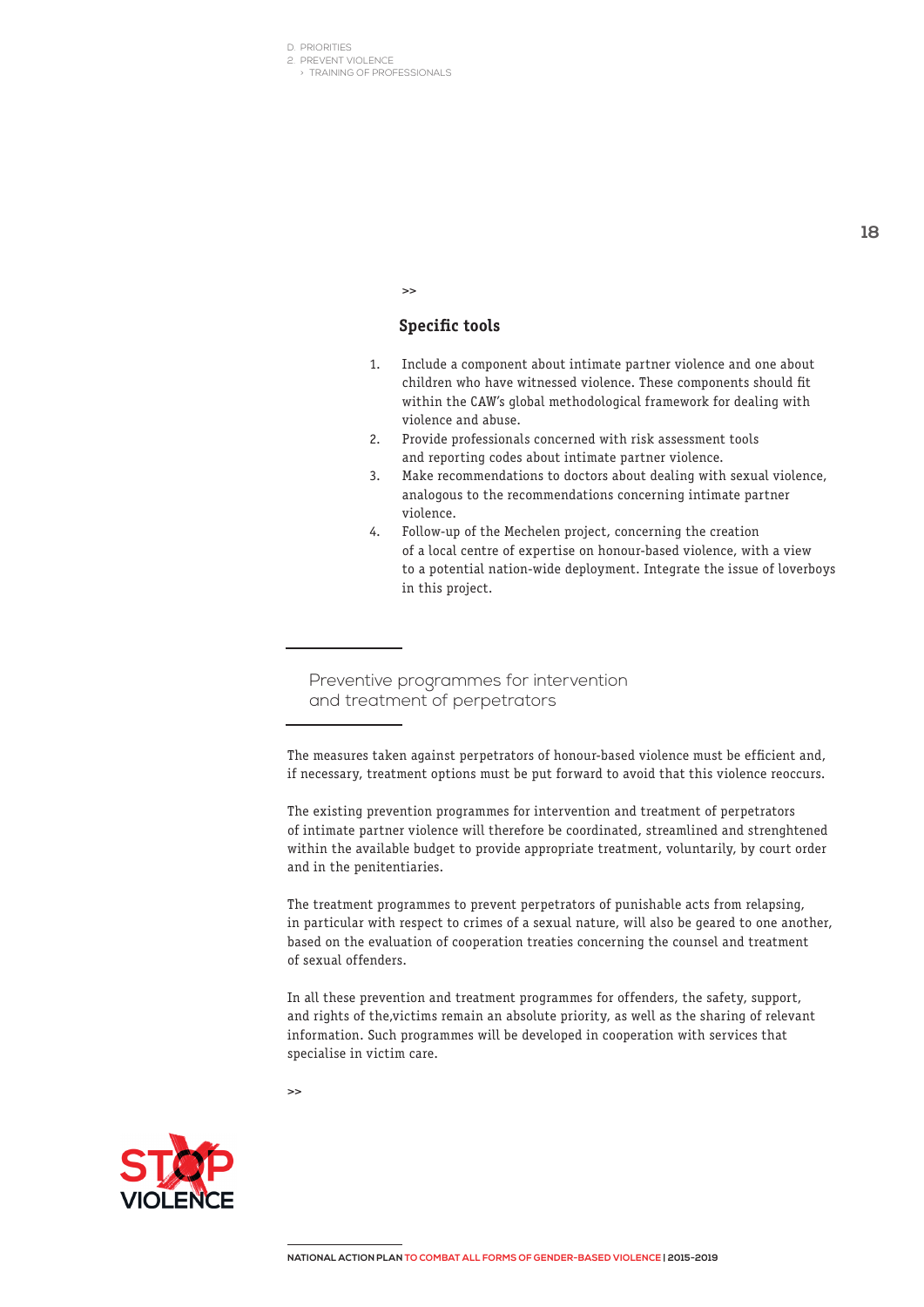D. PRIORITIES 2. PREVENT VIOLENCE

> PREVENTIVE PROGRAMMES FOR INTERVENTION AND TREATMENT OF PERPETRATORS

>>

- 1. Make an inventory of the available programmes (judicial (including prisons) and non-judicial) and crisis centres for offenders
- 2. Evaluate the supply of offender programmes and gear them to one another, within the available budget.
- 3. Check how the available aid initiatives for sexual offenders can be streamlined, based on the recommendations of the evaluative report of the cooperation treaties regarding the counsel and treatment of sexual offenders.
- 4. Improve the accessibility of aid and treatment programmes for mentally disabled sexual offenders.

Participation of the private sector, the public sector and the media

The battle against intimate partner violence often begins at the place of work. Whether you look at it from an ethical, a logical or an economic point of view, such a hands-on approach will benefit everyone.

The policy combating gender-based violence will investigate which part the private sector can play, mainly by means of financial support to various initiatives, by the elaboration of partnerships with social organisations, by raising awareness among members of staff, and so on.

The public sector also contributes to the prevention of violence, for instance through projects aimed at improving people's safety in public places and on public transport. There will also be an investigation into strategic and operational goals and concrete actions concerning the prevention of sexual intimidation / unwanted sexual behaviour and sexual misconduct in public transport and into the possibility of including those goals and actions into future management contracts with the NMBS and other public transport services.

Equality between women and men, the battle against discrimination and the battle against violence will also receive special attention in the public media, advocated through specific programmes and audiovisual content in line with the network's general objectives and policy statements, and also in a transversal way as part of a more comprehensive media policy.



 $\rightarrow$ 

The private sector, the public sector, the ICT sector and the media must be involved in the battle against gender-based violence, in particular by elaborating guidelines and selfregulating standards.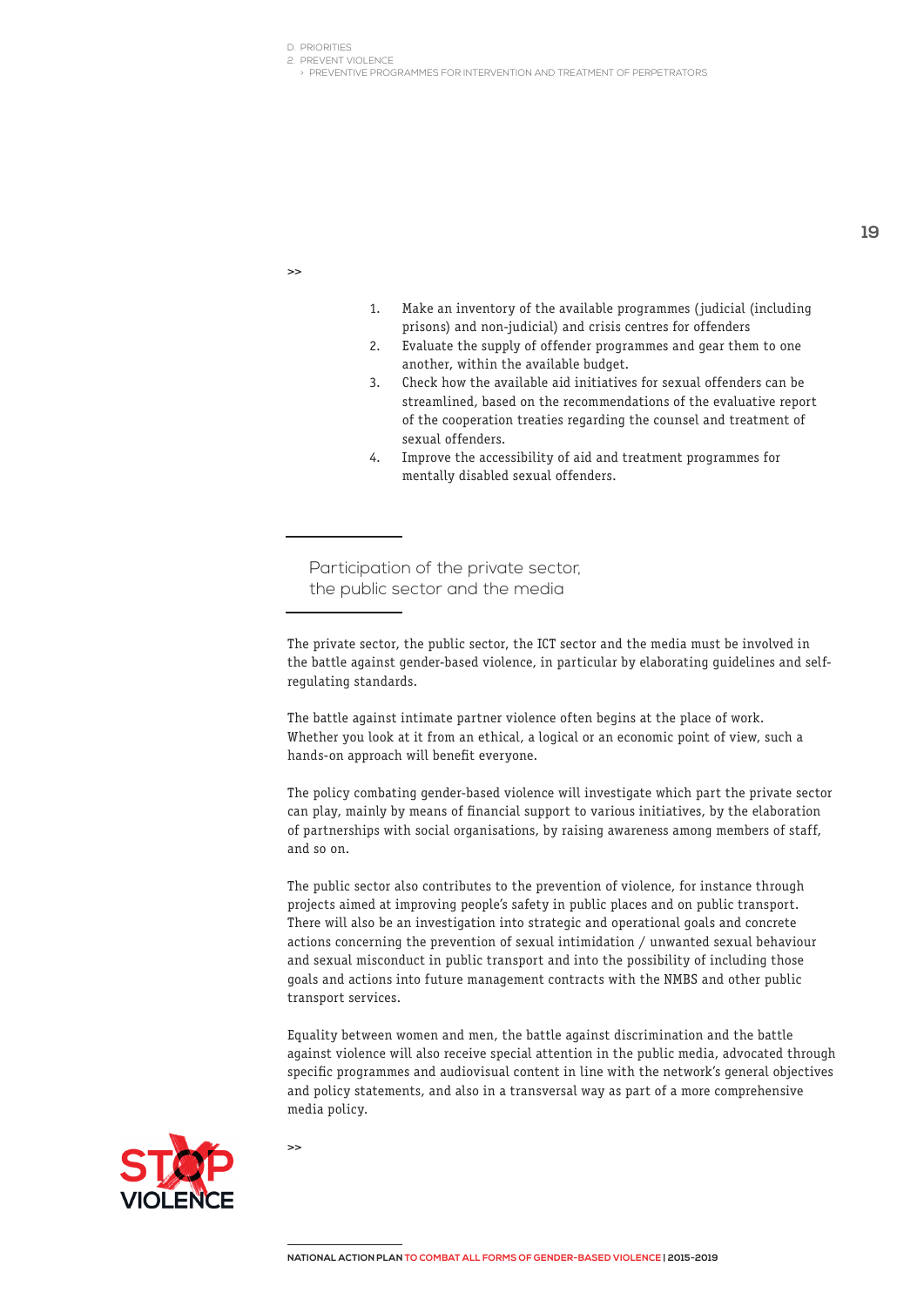D. PRIORITIES 2. PREVENT VIOLENCE

> PARTICIPATION OF THE PRIVATE SECTOR, THE PUBLIC SECTOR AND THE MEDIA

 $\rightarrow$ 

- 1. Include awareness about gender-based violence with the general public in future management contracts with RTBF/VRT.
- 2. Include the battle against sexism in the media in the recommendations concerning advanced media training (mission of the high council for media training).
- 3. Draw up codes of conduct concerning gender-based violence for professionals in the media, in cooperation with the Raad voor Journalistiek (council for journalism) and the Conseil de déontolgie journalistique (council for ethical journalism).
- 4. Raise awareness with existing partners within private companies public enterprises.
- 5. Draw up a list of good practices combating and preventing genderbased violence, developed by companies.
- 6. Include awareness programmes about gender-based violence and sexual misconduct in future management contracts with NMBS, subway, tram and bus companies.
- 7. Cooperate with travel agencies and the tourism industry and organise campaigns to make tourists aware of the issue of sex tourism (in cooperation with EPCAT and the Tourism Industry Federation) and expand the existing website (**www.ikzegstop.be**).

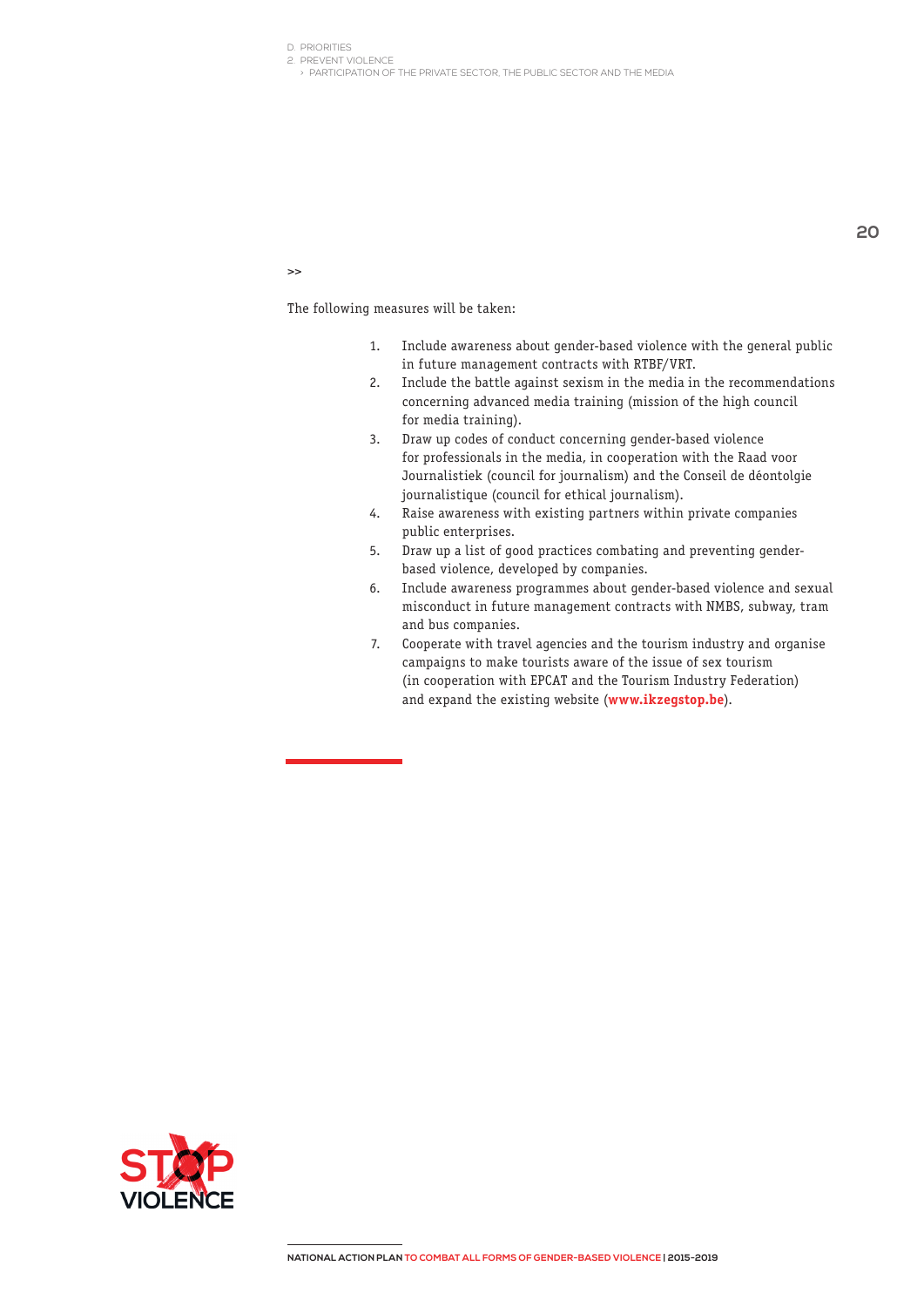### **3.Protecting and supporting victims**

Inform victims

Proper information must be made available to victims of gender-based violence, in a language they can understand. This information focuses on the legal measures, the aid services and the crisis centres for victims. Among other things, it is important to organise specific information campaigns which will encourage victims to file a report or a complaint and which will inform them about their rights.

Only by distributing information about the seriousness of the issue as widely and as continuously as possible will victims acknowledge their plight and be moved to take action. By informing victims they can broach the subject and they can be persuaded to report these acts of violence when they occur.

New information tools will be developed, preferrably in multiple languages when they are intended for immigrants. At the same time, several information measures that have already been implemented on a federal, a community and a regional level (leaflets, brochures, websites, etcetera) will be reinforced.

- 1. Inform reunited partners about the existing (assistance) structures and programmes concerning integration and aid in case of violence.
- 2. Encourage victims of sexual violence to go to the police and report the facts as quickly as possible.
- 3. Distribute the 'prevention kit' FGM in schools, hospitals, ONE (Office of Birth and Childhood), Kind en Gezin, Kaleido, PSE and CLB centres, SAJ, SPJ, etcetera.
- 4. Incorporate training about the gender dimension, sexual and reproductive rights, existing assistance and existing criminal laws (intimate partner violence, honour-based violence and female genital mutilation) and awareness programmes into the trajectory of recent arrivals, including practical information to better arm women against gender-based violence.
- 5. Elaborate measures which will make multilingual information tools available to immigrant women and men.

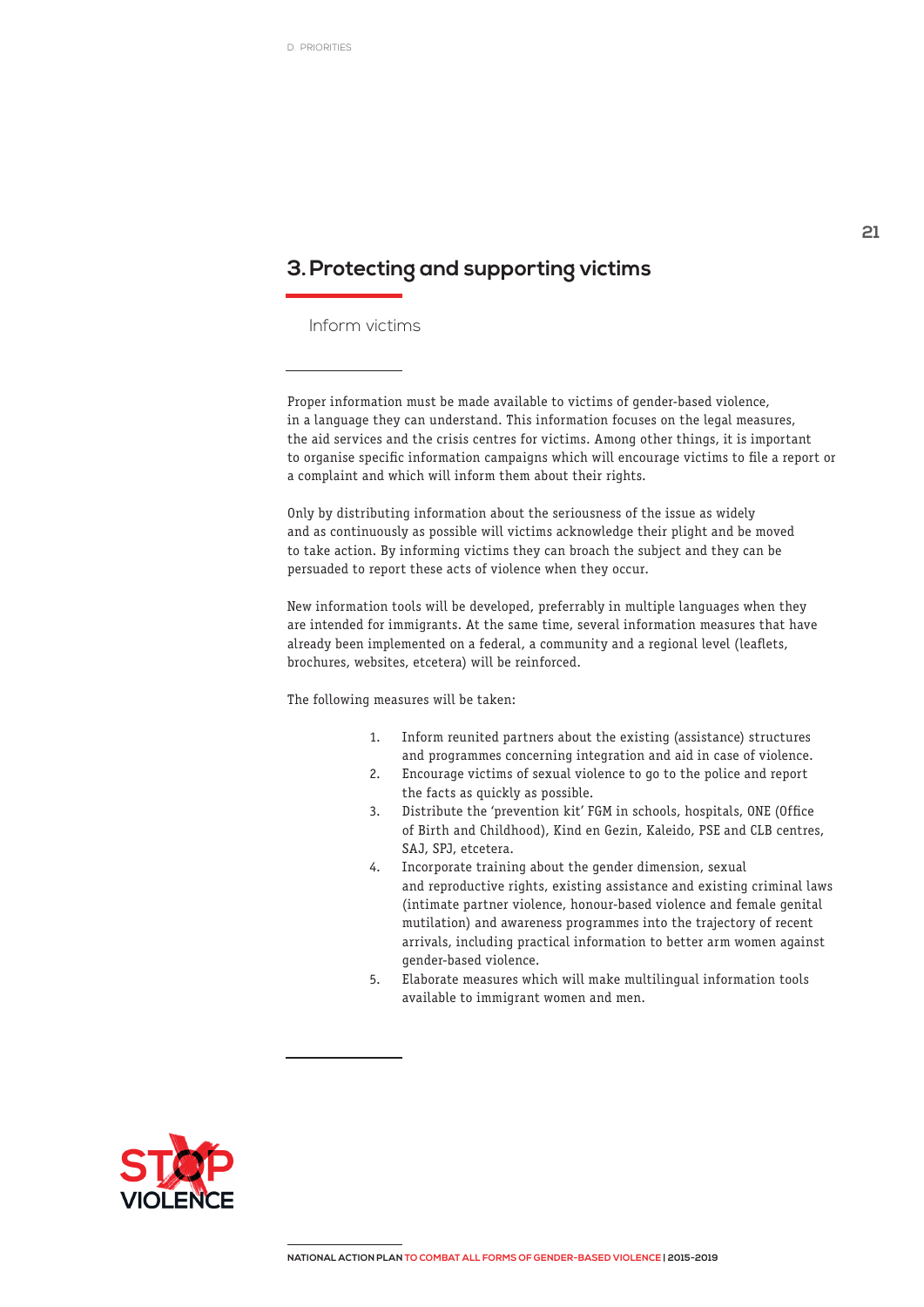3. PROTECTING AND SUPPORTING VICTIMS

General support services

Accessible services should be available to victims of gender-based violence to facilitate their recovery. These services can take up the following tasks: judicial and psychological advice, financial help, housing, basic and advanced education and assistance when looking for a job. These services will devote more attention to methodology and a proactive outreach, adopting a hands-on approach when making contact with potential target groups.

Health and social services will also be available. They have the wherewithal and expertise to assist victims and refer them to the appropriate services.

This chapter will focus on outpatient services that are not typically geared to victims of gender-based violence but that can nonetheless take care of them and refer them.

- 1. Exchange information about existing projects, evaluate and start pilot projects relating to Family Justice Centers, where victims of genderbased violence have access to a range of essential police, justice and care services.
- 2. Organise a 'cell or reference person intimate partner violence' within the various public Centres for General Welfare Work.
- 3. Develop a prevention program for female genital mutilation based on the tasks of ONE (Office of Birth and Childhood), Kind en Gezin and Kaleido.
- 4. Evaluate and bring up to date the cooperation treaty between the federal state (Interior Affairs and Justice) and the Flemish Community regarding victim care, dating from 7 April 1998.
- 5. Evaluate the three protocol agreements regarding victim care concluded on 5 June 2009 between the federal state on the one hand and on the other hand the French Community, the Walloon Region, the German-speaking Community and – for Brussels-Capital Region – the Flemish Community, the French Community, the French Community Commission and the Common Community Commission (Belgian Official Gazette 5 Juli 2009).

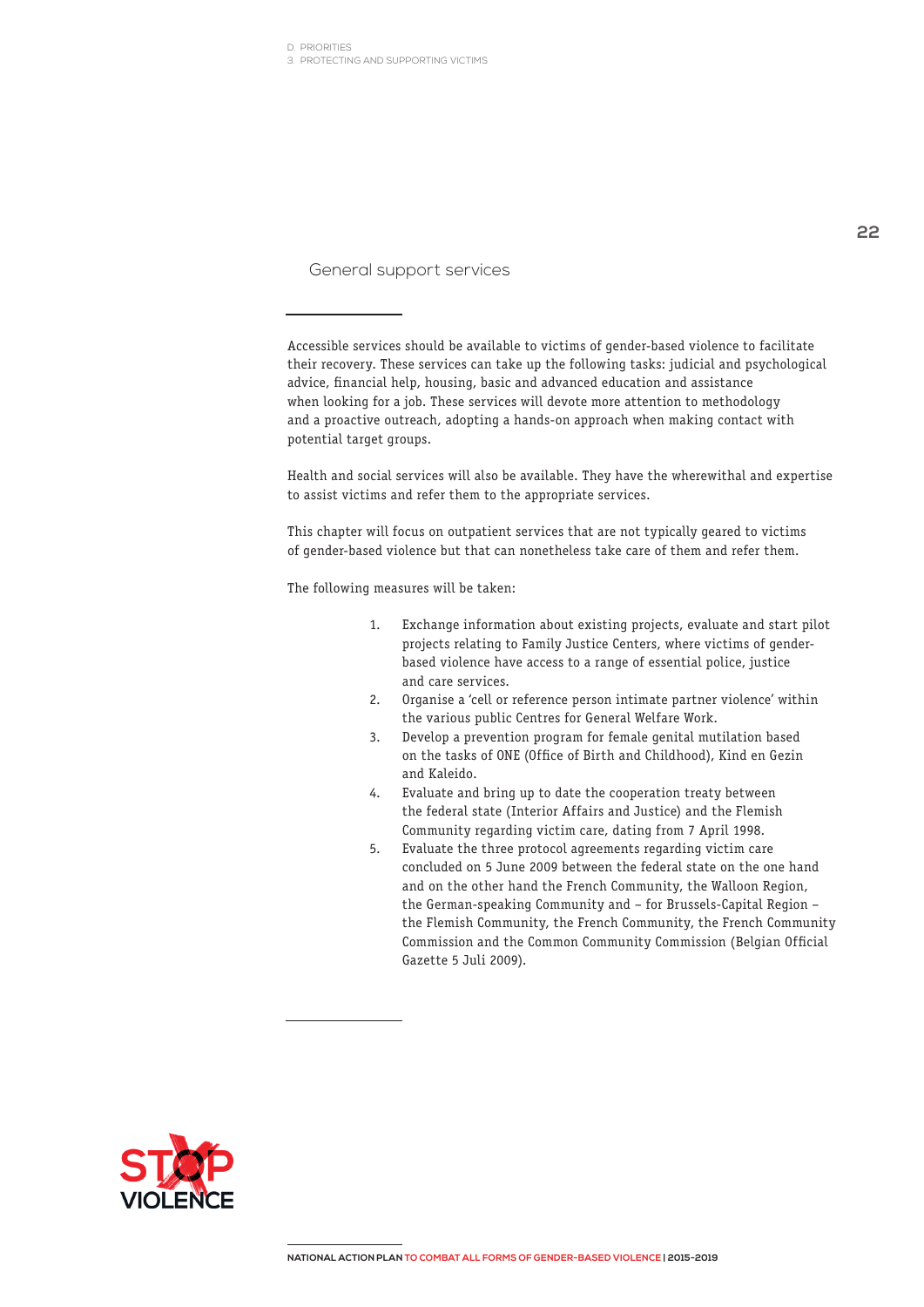3. PROTECTING AND SUPPORTING VICTIMS

Specialist support services and appropriate shelters in sufficient numbers

It is important that services for immediate care are geographically distributed and available in the short and in the long term for all victims of any form of gender-based violence .

At the moment, specialist shelter exists mainly for victims of intimate partner violence. However, victims of other forms of gender-based violence such as forced marriage or honour-based violence do not have acces to specific support. While the existing shelters and support services for victims of intimate partner violence can also accommodate victims of other forms of gender-based violence, several scientific studies have demonstrated that specific types of violence demand specific support and specialist intervention.

Accessibility of care and support services for foreigners will also be improved. These people are often not familiar with the existing structures, or do not know them well enough, and they often come up against (mainly linguistic) obstacles. This is why outpatient services with an important intercultural knowhow will be involved and why a specific awareness and information campaign should focus on this target group.

Sufficient and easily accessible shelters should also be provided for victims of genderbased violence, in particular for women and their children, to provide them with safe accommodation and to help them in a proactive way. According to the minimum standards for support services as stipulated by the Council of Europe, there should be accommodation for 1 family per 10,000 inhabitants (a place where a woman and her children can find refuge and shelter).

The number of shelters must therefore be adapted to the existing needs. Research will show if specific and specialist shelters are necessary for victims of forced marriage and honour-based violence.

Finally, a study should establish if there is a need for shelters for male victims of genderbased violence, in particular intimate partner violence.

The following measures will be taken:

- 1. Check if financing of the existing shelters for adults in difficulties, especially victims of violence, can be expanded and used for other accomodation and shelters.
- 2. Make the existing support services more accessible to immigrants and other vulnerable groups that are victims of gender-based violence, perpetuate and strengthen those services.

 $\overline{\phantom{a}}$ 

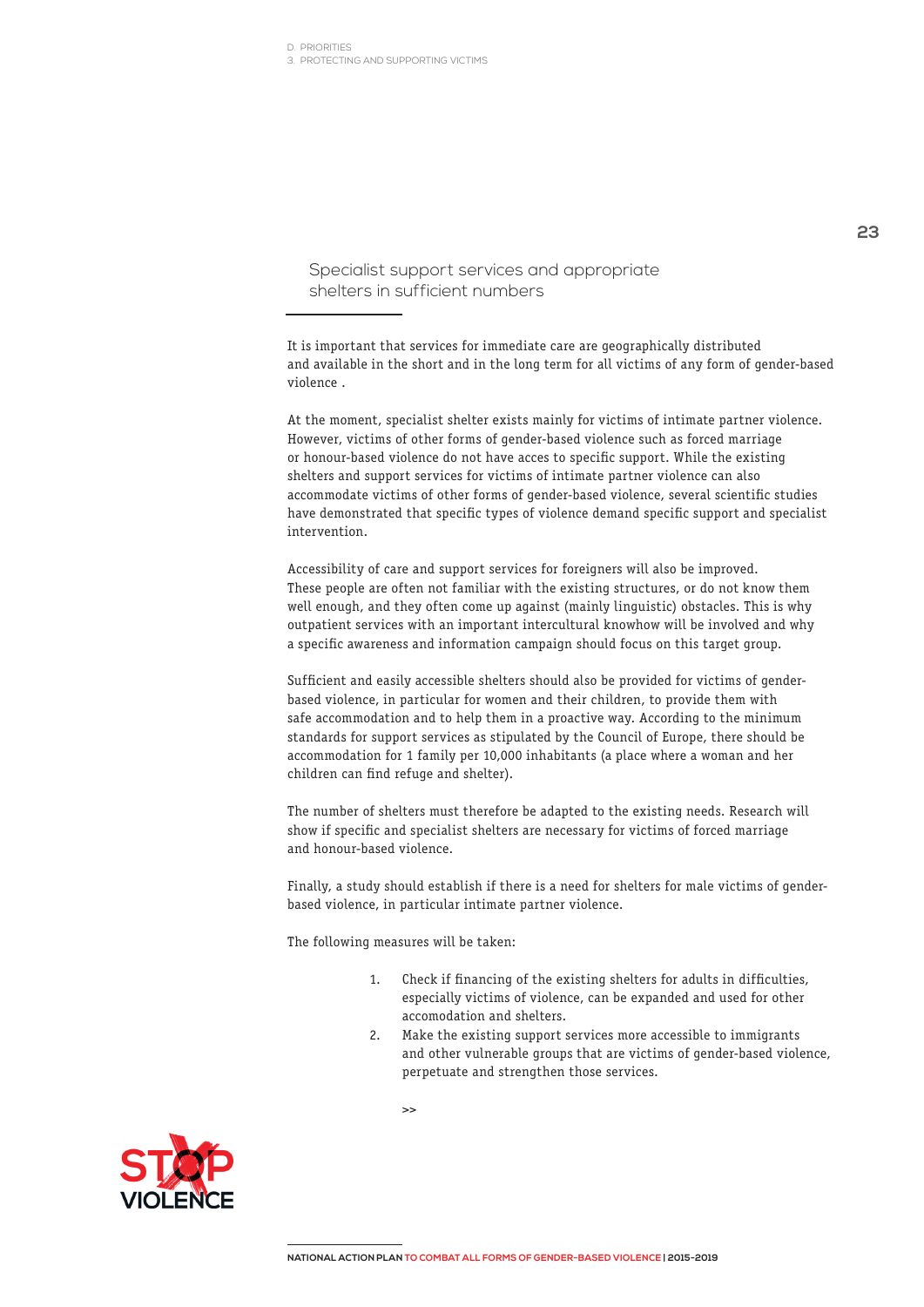3. PROTECTING AND SUPPORTING VICTIMS

> SPECIALIST SUPPORT SERVICES AND APPROPRIATE SHELTERS IN SUFFICIENT NUMBERS

>>

- 3. The CAWs will expand their (residential) assets for care and counseling of victims of violence, taking into account the available resources, and based on welfare needs and necessities within their scope of action.
- 4. Conduct an investigation into the need for shelters for male victims of intimate partner violence.
- 5. Draw up a decree for the continuation of the outpatient services specialised in caring for victims of violence.
- 6. Evaluate projects for support of victims of honour-based violence.
- 7. Implement the Walloon decree of 27 March 2014 to create care and support services for prostituted people, by accepting a decision of the Walloon government.
- 8. Provide support for victims of loverboys.

Round-the-clock telephone helplines

There is a specific phone number for intimate partner violence in the French Community (0800/300.30) and an emergency number for any form of violence (intimate partner violence, child abuse, violence against the elderly) in Flanders (1712). Recently, the French Community started a new helpline for forced marriages (0800/90.901).

However, none of these numbers is available 24/7. It is our aim to make these numbers more accessible, providing an open and confidential helpline that people can call about all forms of gender-based violence, at any time of the day.

- 1. Expand the existing primary telephone assistance or make it more accessible, so that they are available 24/24 and 7/7.
- 2. Expand the familiarity, the approachability and the accessibility of 1712 and 0800/30.030, for instance by means of awareness campaigns, by making the website more suitable for children and by creating more ways for disabled people to reach 1712 and 0800/30.030.
- 3. Expand the existing primary telephone assistance with a chat service.



At the moment, Belgium does not have a round-the-clock, national phone number dedicated to victims of gender-based violence. On a regional level, there are helplines (106, 107, 108), but these are primarily intended for people seeking a more general social or personal support.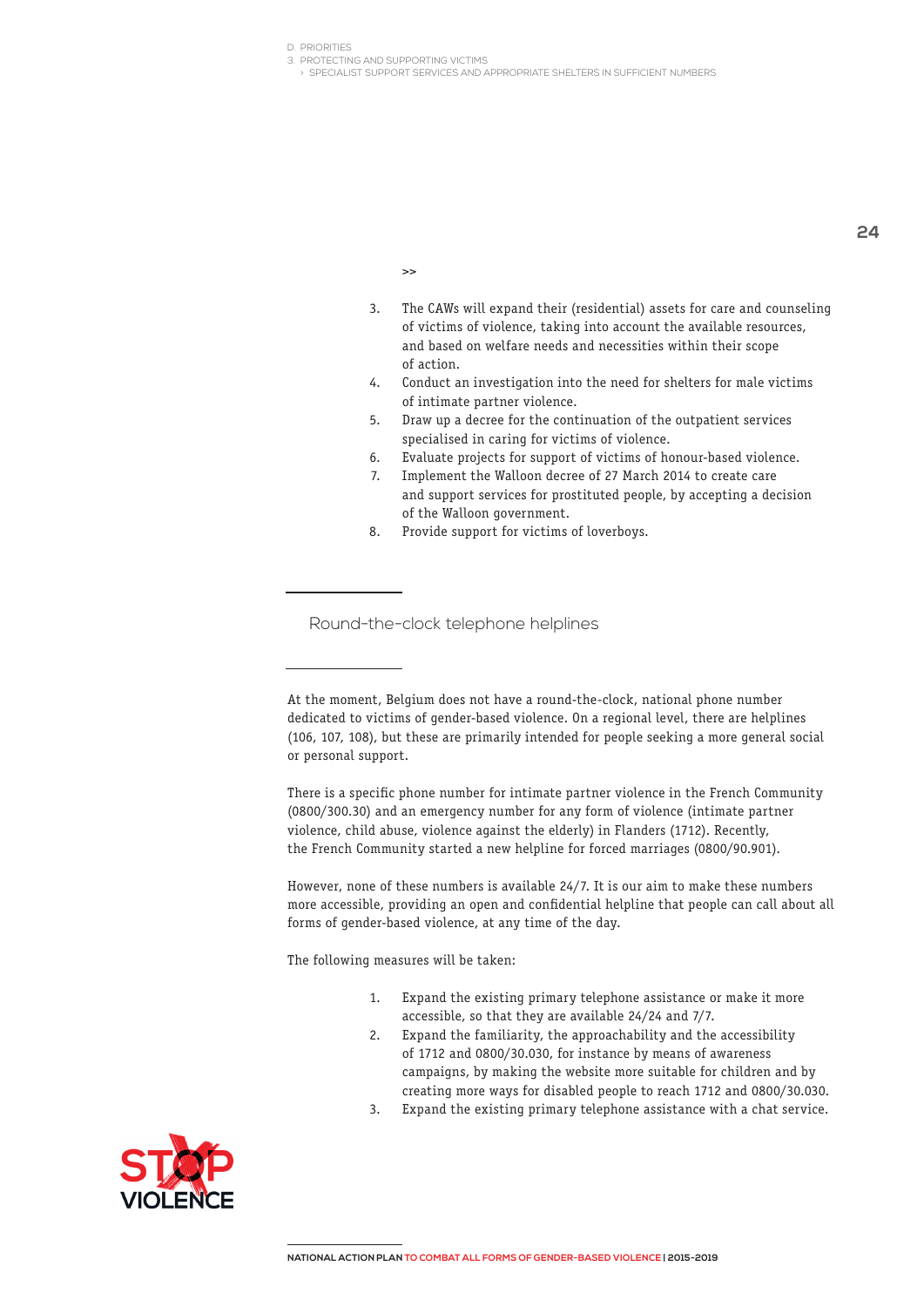3. PROTECTING AND SUPPORTING VICTIMS

Support victims of sexual violence

The Istanbul Convention asks for the creation of new specialist urgent assistance centres because they make it possible to:

- provide lasting support such as advice and therapy, individual conversations, conversation groups and referral to other services;
	- support victims during legal procedures by offering legal counsel and practical help.

The convention emphasises the need for multidisciplinary centres that offer primary care for victims of sexual violence. These centres are specialised in offering acute primary care, forensic analysis, trauma care and aid to victims. The convention stipulates that there should be one victim centre for every 200,000 inhabitants and that the centres are distributed geographically to include both rural and urban areas. For this reason, we have commissioned a feasibility study that will look into the establishment of 'sexual assault referral centres' (SARCs) throughout Belgium.

Hospitals also have to provide round-the-clock care and permanence by staff members specialised in caring for victims of sexual violence. It is crucial that as many hospitals as possible have multidisciplinary teams on stand-by who can take proper care of victims of sexual violence and know how to work with the sexual aggression set. Based on the results of the aforementioned feasibility study, a SARC pilot project will be launched. We will also investigate the need for a specific interuniversitary education programme relating to trauma after sexual violence. Finally, we will compile a list of psychologists specialised in traumas caused by sexual violence, and provide this information to victims of sexual violence.

- 1. Conduct a feasibility study about starting Sexual Assault Referral Centres (SARCs) in Belgium. Based on the results of the feasibility study, elaborate a SARC pilot project, involving staff specifically trained in the matter of sexual violence, who are available 24/7.
- 2. In the context of the feasibility study of SARCs, investigate how a specific interuniversitary education programme for trauma psychologists in the matter of sexual violence might be established. Make a list of expert trauma psychologists and provide that list to victims of sexual violence through the various professional channels.
- 3. Expand the number of cooperation protocols between the public prosecutor and hospitals regarding the use of the sexual aggression set (SAS) and formalise this in the circular concerning SAS (COL 10/2005).

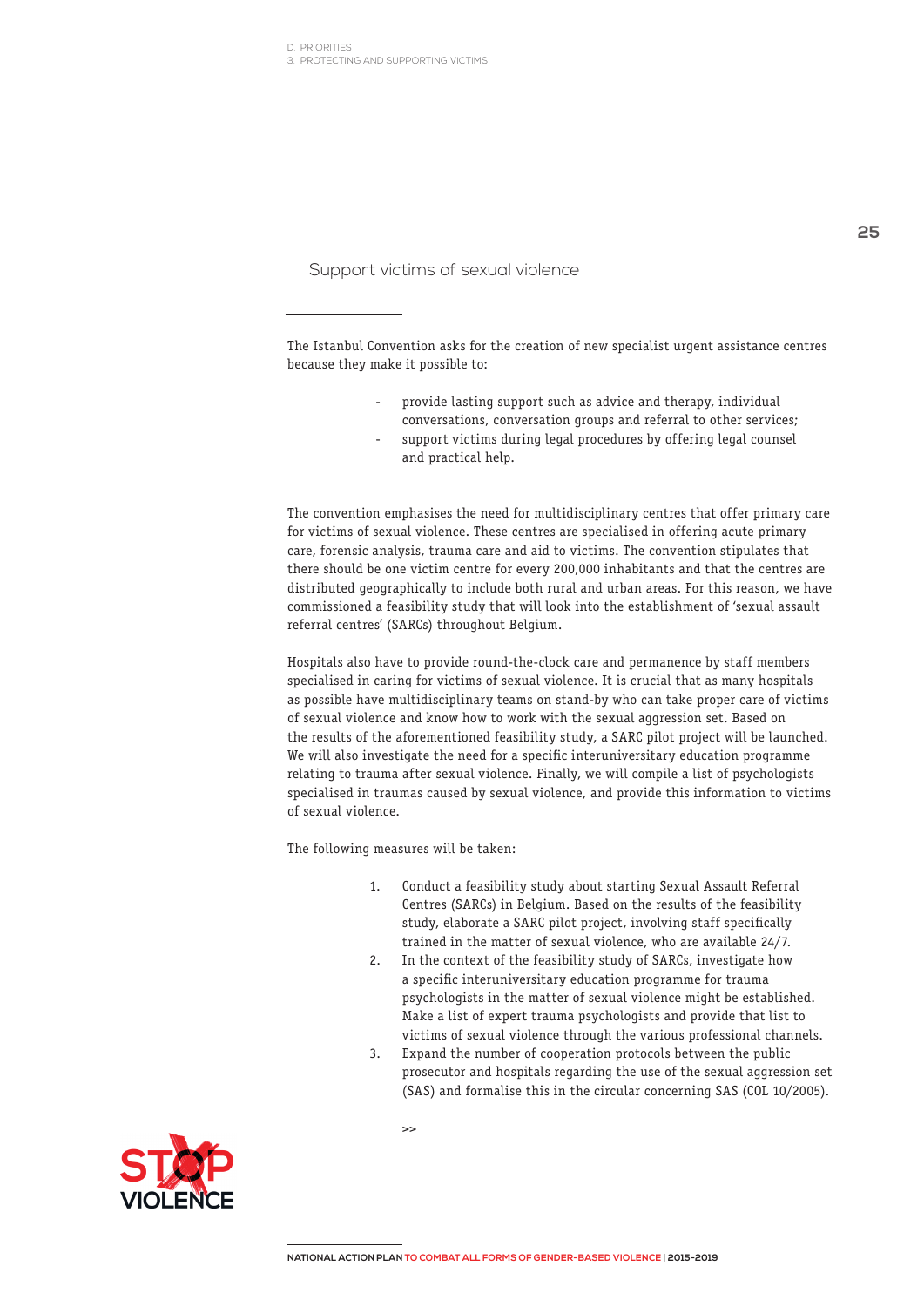3. PROTECTING AND SUPPORTING VICTIMS

> SUPPORT VICTIMS OF SEXUAL VIOLENCE

>>

- 4. Validate and formalise the medical certificate 'sexual violence', for instance through the efforts of the board of procurators general in the context of the revision of the circular concerning the sexual aggression set (COL 10/2005).
- 5. Improve general practitioners' care for victims of sexual violence, so that they can recognise the signals, make the violence a subject of discussion and refer victims appropriately.

Protect and support child witnesses to gender-based violence

When protecting and counseling victims, the rights and the needs of children who have witnessed any form of gender-based violence should always be taken into account. In particular, psycho-social care should be made available and adapted to the child's age, taking into account the interests and experiences of the child. This is a fundamental part of the multidisciplinary holistic approach endorsed in these pages.

According to the study on violence against women, conducted by the European Union's Fundamental Rights Agency, 73% of all women who have experienced violence by their current or former partner say that the children living with them were aware of this violence.

Several studies show that exposure to similar forms of violence can have a serious and long-lasting impact on the child's development. Frequently cited among the psychological traumata are deep-seated depression and fear, feelings of sadness and agitation, a greater depency on adults, an inferior self-image, learning disabilities and, last but not least, a large number of health problems.

Children who have witnessed gender-based violence must receive adequate post-traumatic care, support and monitoring in the care centre where they reside. The quality of the counsel they receive immediately after the facts plays a crucial role in their further development.

In this regard, the emphasis will be on improved training for the caregivers who will take charge of these children and provide succour. Finally, there will also be efforts in education to discern and deal with children who have had similar experiences.

 $\rightarrow$ 



**26**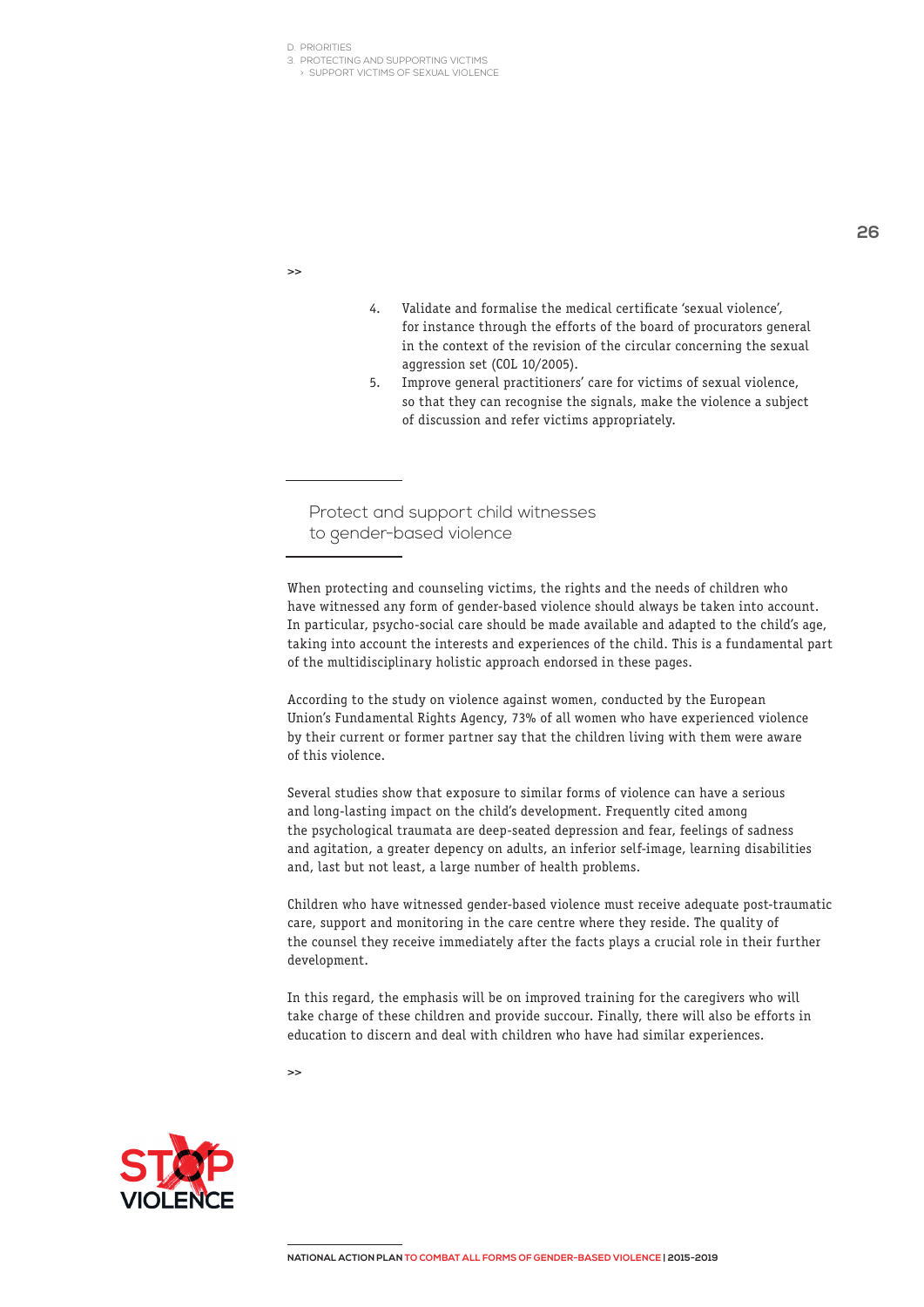3. PROTECTING AND SUPPORTING VICTIMS

> PROTECT AND SUPPORT CHILD WITNESSES TO GENDER-BASED VIOLENCE

 $\rightarrow$ 

The following measures will be taken:

- 1. Continue the range of care available to child witnesses of violence and organise training to support youth welfare workers in dealing with stressful situations.
- 2. Raise awareness with social societies, schools and professionals who come into contact with children so that they can recognise the signals and can properly refer child witnesses of domestic violence.
- 3. Support services and organisations within welfare, education, youth and sports in achieving a specific, proactive and reactive integrity policy.
- 4. Compulsory introduction to divorce mediation and elaboration of a parenting plan in case of a divorce and when there are children. In the case of divorce mediation there will be a particular focus on the issue of child witnesses of domestic violence.

Professionals reporting acts of violence

In Belgium, the act of 23 February 2012 amending Article 458bis of the Criminal Code has expanded the list of punishable offenses that gives holders of a duty of professional confidentiality the limited and conditional right to speak and report acts of domestic violence to the Public Prosecutor. This provision has come into effect 1 March 2013.

In the context of their training, new care professionals (in particular social workers, psychologists and doctors) are taught a restricted view of professional confidentiality and the right to speak. The training in this matter will therefore be adapted to the new legal possibilities.

 $\sim$ 



In view of society's responsibility vis-à-vis gender-based violence, everyone who witnesses an act of violence, has serious reasons to believe such an act has been committed or fears new acts of violence, must be encouraged to report this to the relevant organisations or authorities. Professionals' confidentialy rules should not be an obstacle in this context. The importance of early detection will be a priority of this NAP.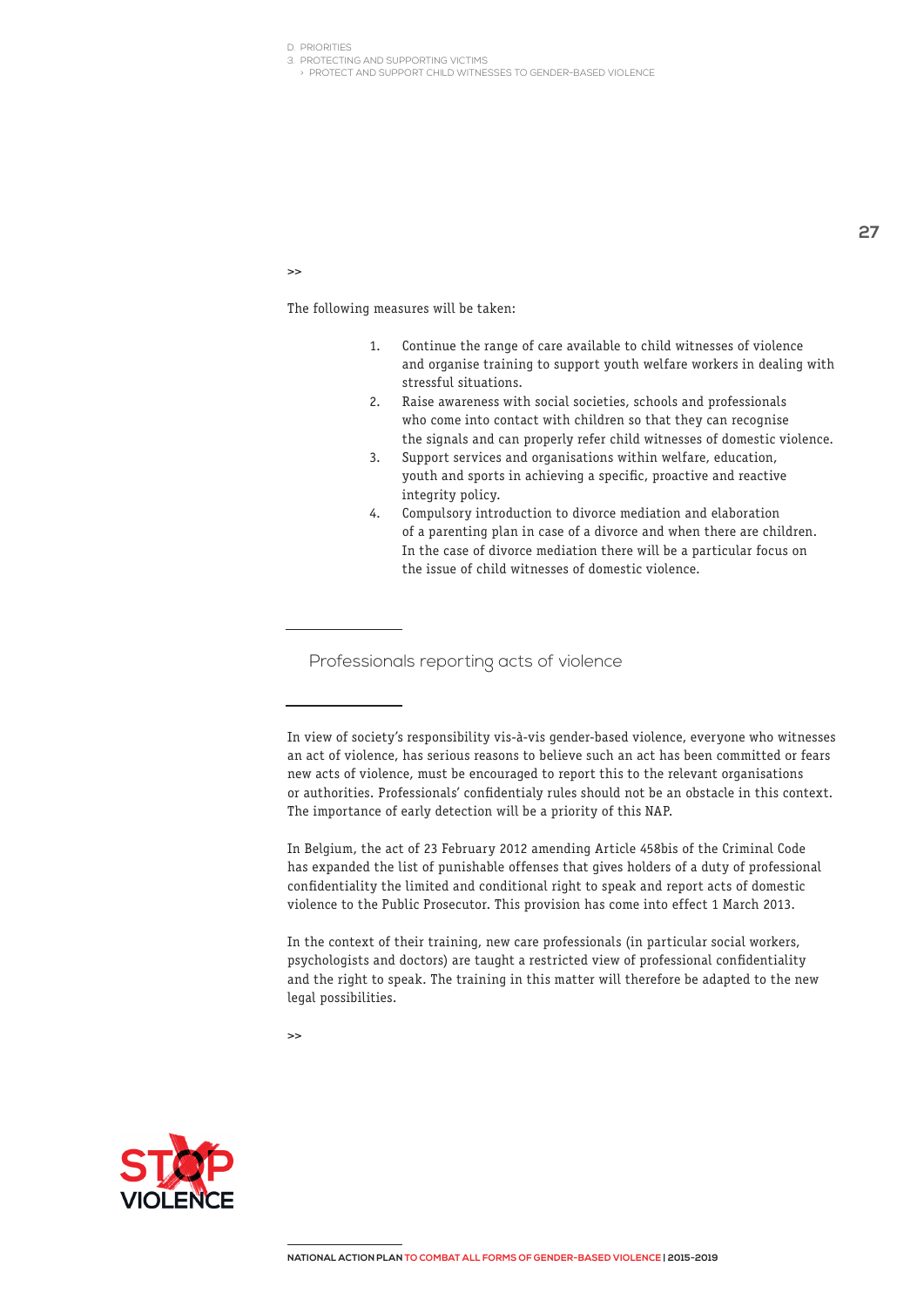3. PROTECTING AND SUPPORTING VICTIMS

> PROFESSIONALS REPORTING ACTS OF VIOLENCE

>>

However, the question of professional confidentiality and reporting acts of domestic violence raises numerous questions during an intervention, such as weighing the observance of professional discretion against the duty to assist a person in need.

Therefore, special guidelines will be elaborated regarding the approach to all forms of gender-based violence for professionals bound by professional confidentiality. The Dutch model implemented by the Law 'Wet Meldcode Huiselijk Geweld en Kindermishandeling' can serve as an inspiration here.

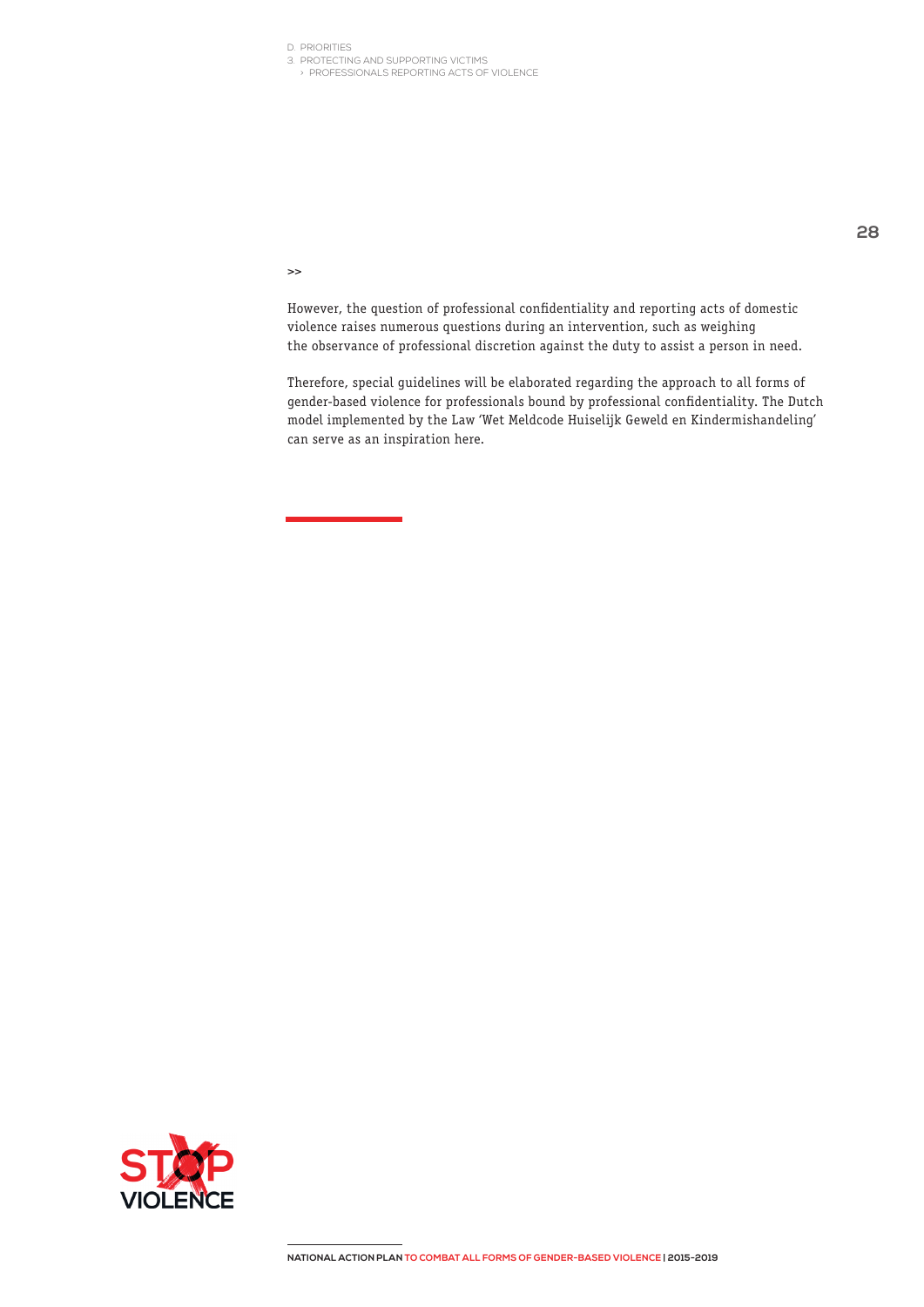### **4.Investigate, continue and accept protective measures**

Prompt and appropriate reaction by law enforcement

The circular from the Minister of Justice and the Board of Procurators General concerning the criminal justice policy of partner violence (COL 4/2006) has strengthened the existing services to combat partner violence. This has led to the elaboration of a uniform criminal justice policy in the context of partner violence.

The circular COL 4/2006 is a good tool to protect victims of partner violence and deal with the offenders. Its main aim is to prevent recidivism and it is not only repressive. Its implementation caused a positive change in attitude. Police now systematically registers all forms of domestic violence and magistrates of the office of the public prosecutor attach more importance to this form of violence.

In 2015 COL 4/2006 was improved and revised. The revised circular follows the same intervention logic as the original document, and it is based on the conviction that the sooner an offender comes up against a government reprimanding him, the sooner this type of violence can be limited and escalation can be prevented.

COL 4/2006 shows the need to react promptly and appropriately to all forms of genderbased violence and the need to provide victims with adequate and immediate protection. For this reason, the circular concerning the sexual aggression set (SAS) will be revised as well. Simultaneously, a specific circular concerning honour-based violence will be drafted.

In addition, combating gender-based violence (in particular intimate partner violence and sexual offenses) will remain a priority of the national security plan (and accordingly of all local security plans) and of the 'Kadernota Integrale Veiligheid' (framework memorandum integral security). These tools determine the overall police and justice framework relating to gender-based violence and they will be incorporated into the current plan and the principles of the Istanbul Convention.

The following measures will be taken:

- 1. Include sexual violence and domestic violence as crime phenomenons that should be combated with priority in the 'Kadernota Integrale Veiligheid' (framework memorandum integral security), in the national security plan and in local security plans.
- 2. Elaborate an integrated approach to the issue of loverboy girls with police, justice and welfare, both to protect the victims and to deal with the offenders.

 $\rightarrow$ 



**29**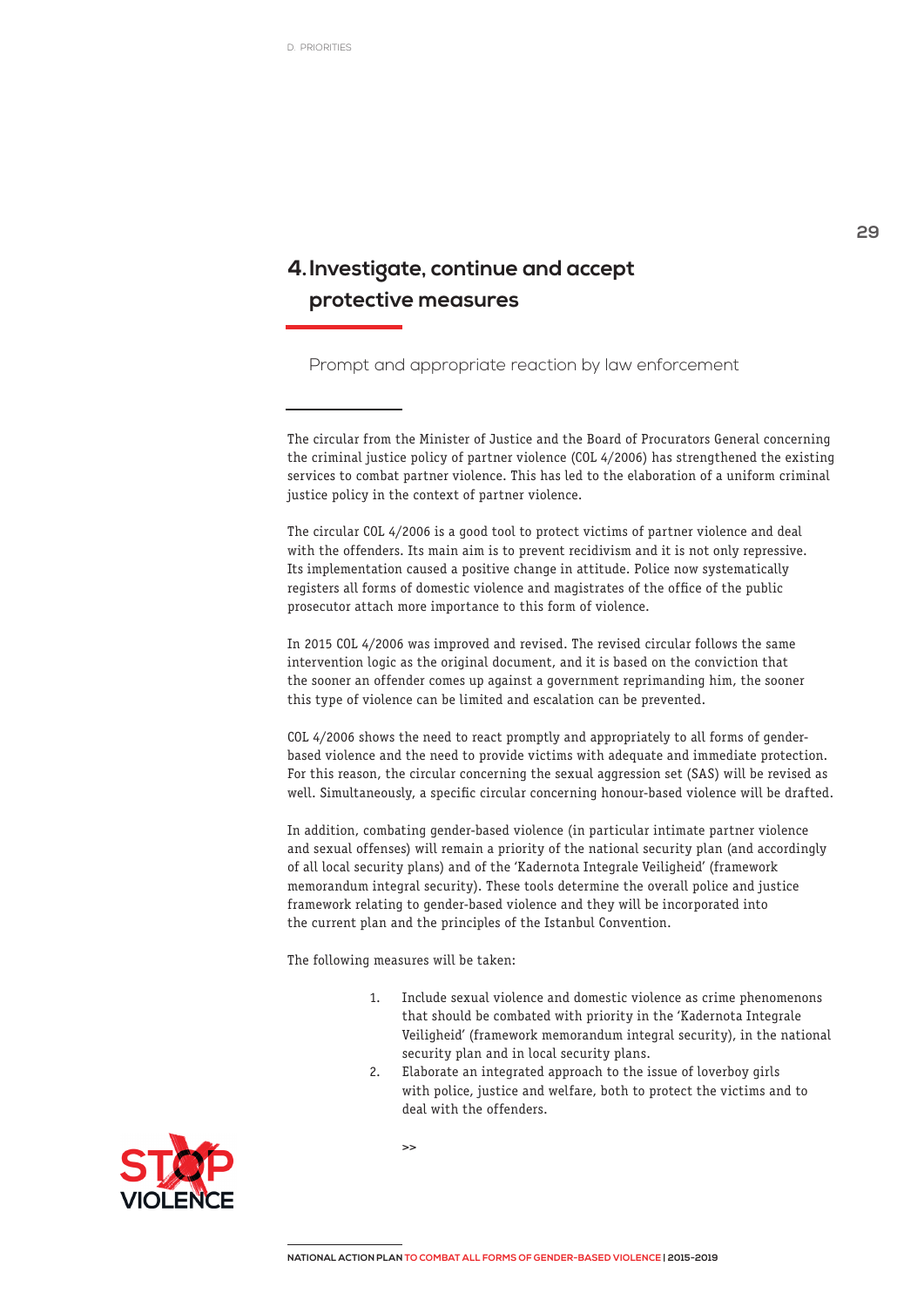4. INVESTIGATE, CONTINUE AND ACCEPT PROTECTIVE MEASURES

> A PROMPT AND APPROPRIATE REACTION BY LAW ENFORCEMENT

 $\rightarrow$ 

3. When revising the circular concerning the sexual aggression set (COL 10/2005), include a specific point of interest, stating that magistrates

to have samples of sexual violence analysed. 4. Draw up the circular about the judicial policy relating to honour-based violence.

must clearly explain to victims their motivation when they decide not

- 5. Collect national and international good practices of judicial policy vis-à-vis perpetrators of gender-based violence and distribute the results among all magistrates.
- 6. In the context of an ankle monitor as a way of serving a sentence, evaluate and if necessary revise circular COL 11/2013 to improve the sharing of information between the office of the public prosecutor and all other services involved, so that protection of the victim can be sufficiently guaranteed.
- 7. In the context of revising mediation in general by the courts, particular attention should be afforded to the phenomenon of possible previous intimate partner violence and/or future harassments in the case of a divorce.
- 8. Ensure continuity of ViCLAS (Violent Crime Linkage Analysis System) for instance by approving the relevant directive.
- 9. Encourage all police stations to use ViCLAS efficiently and to systematically enter all data in the database.
- 10. In the context of the reform of criminal law: check if sexual criminal law still shows lacunas; categorise all sexual offenses under the denominator of 'crimes against persons'; investigate when or if the relevant laws need additional aggravating circumstances; adapt the periods of limitation to reality.
- 11. Conduct a quantitative and qualitative analysis of the various causes of under-reporting of rapes with police and justice, of the reasons why public prosecutors dismiss cases and of the current sentencing rate.

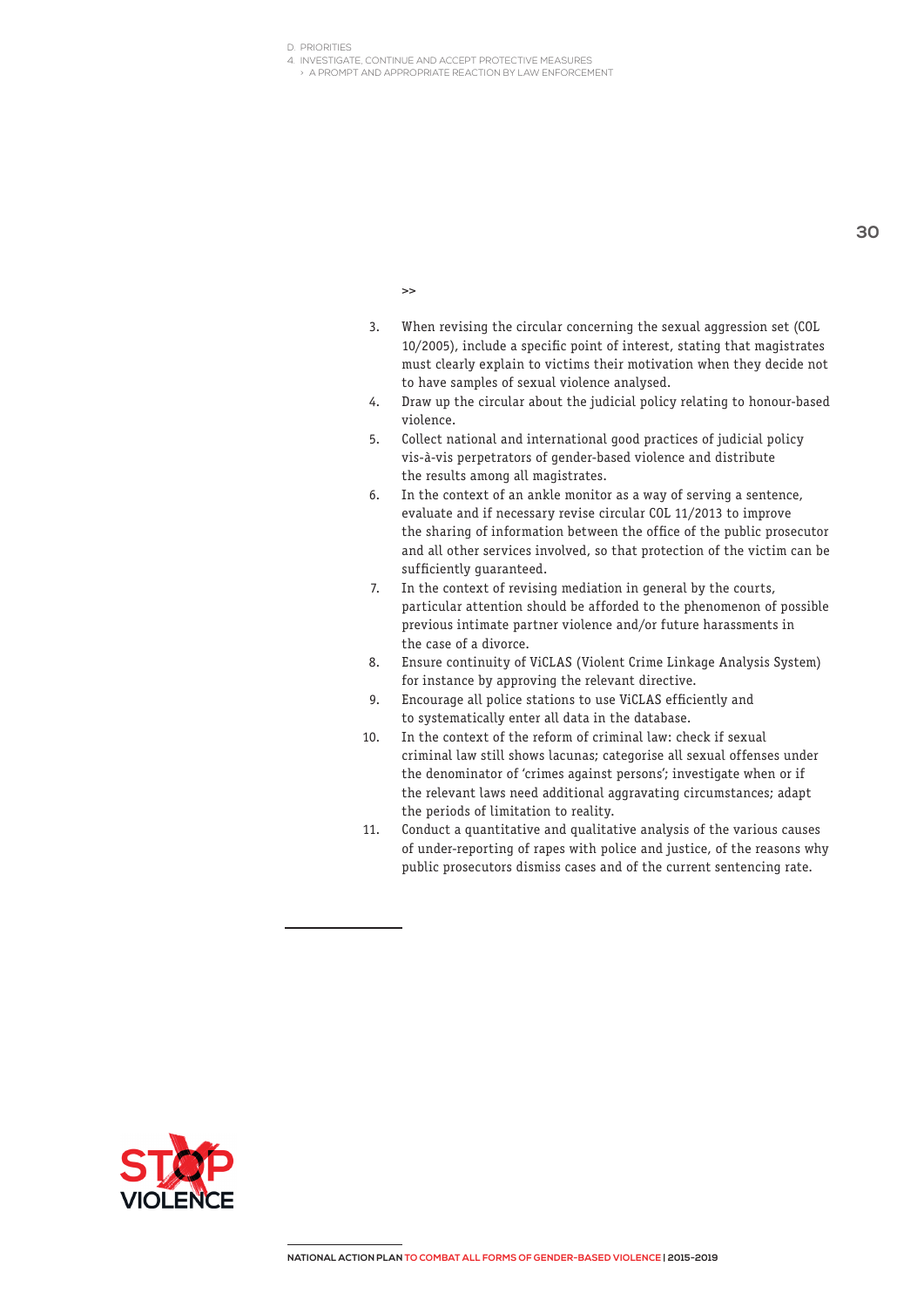Risk assessment and risk management in cases of violence

Belgium does not currently have a risk assessment and risk management tool for cases of intimate partner violence, tailored to the various professionals. This is why Hoge School Thomas More Kempen has elaborated such a document in cooperation with the National Institute for Criminalistics and Criminology (NICC) and the Institute for the Equality of Women and Men. This risk assessment and risk management tool for cases of intimate partner violence will be distributed among police, the justice department and relief workers.

There have been efforts to develop risk assessment tools and lists of signals relating to honour-based violence as well as forced marriages. They will improve the ability of professionals (who frequently come into contact with potential victims) to identify and track this sort of violence.

Finally there will be an investigation into the optimal monitoring of sexual offenders who are released conditionally.

- 1. Create a 'risk assessment / reporting code' for the medical sector, care workers and all other professionals bound by professional confidentiality.
- 2. Investigate how sexual offenders can be optimally monitored when they are set free, for instance by implementing a tool for assessing the risk of recidivism.
- 3. The federal police will investigate the creation of a traveling sex offender profile and will use this profile in cooperation with customs / federal police at airports and with the police of the countries of origin.
- 4. Create a risk assessment tool for police and public prosecutor and guarantee its inclusion in the future circular about criminal policy concerning honour-based violence.
- 5. Develop a tool intended for municipal officers, to detect and report cases of forced marriage, for instance by revising the circular of 6 September 2013 relating to marriages of convenience.

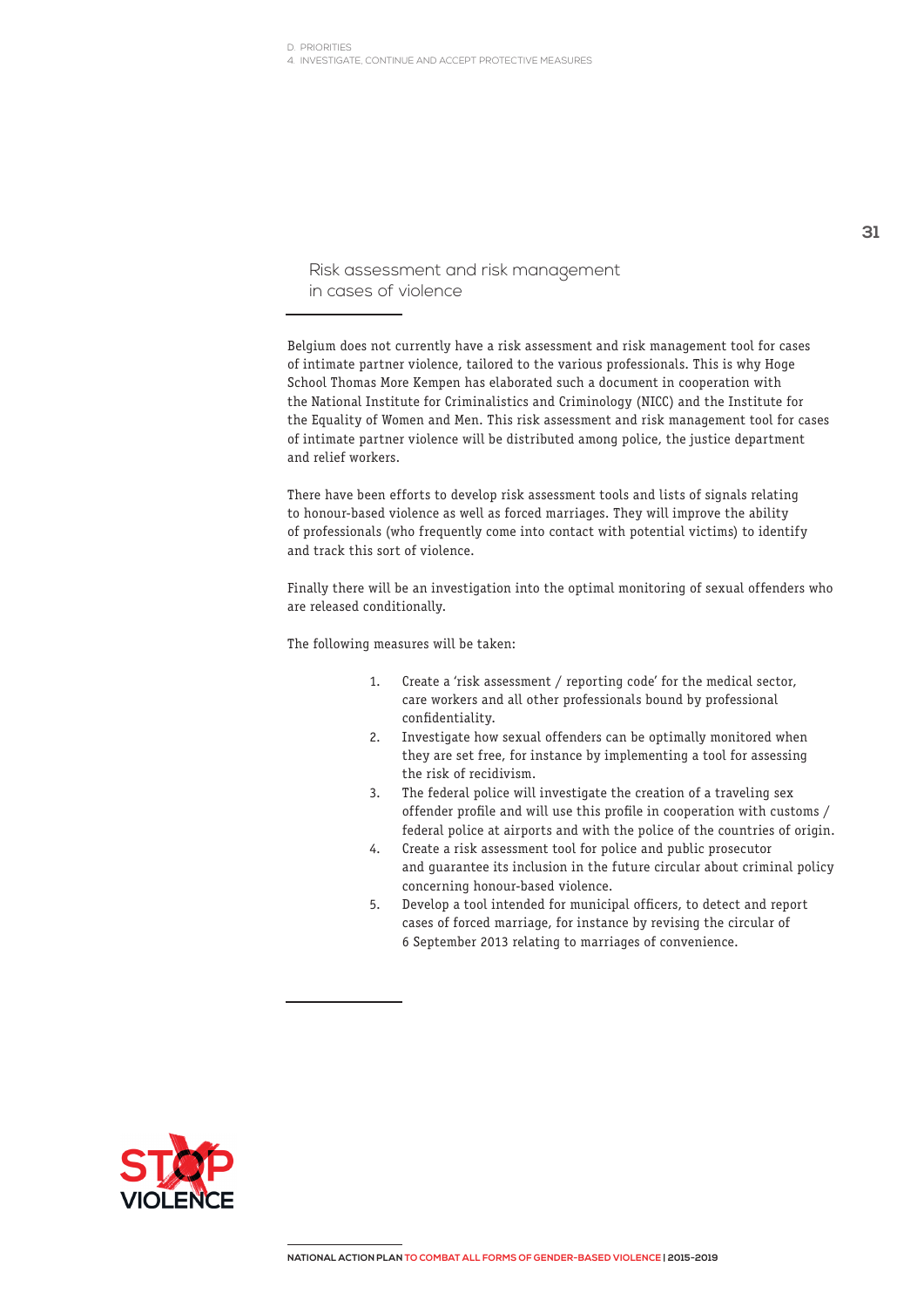Emergency barring, restraining or protecting orders

In cases of immediate danger, the authorities must apply emergency barring orders, preventing the perpetrator of intimate partner violence from entering the victim's house. Belgium has a procedure for removal from the family home in cases where no violence has been committed yet, with the possibility to impose a quick cooling down period on the offender to temporarily neutralise the threat, independent of eventual criminal prosecution of the case.

In the near future, legislation will be evaluated to improve the scope of this measure. This evaluation will take into account the recommendations of the stakeholders.

Protect the rights and interests of victims

Tools must therefore be made available to offer appropriate care and enable the continuation of police and justice procedures in the best possible circumstances: also to avoid the risk of intimidation, reprisals or new victimisation, inform victims during all stages of the judicial proceedings, guarantee proper assistance, provide victims with interpreters, etcetera.

As such, all necessary measures will be taken to improve the victim's position, in particular in the legal field.

- 1. Optimise the free availability of interpreters to victims of genderbased violence when they come into contact with the police.
- 2. Look at the possiblity of creating a pool of intercultural mediators and interpreters who have had specific training concerning FGM, forced marriages and honour-based violence.
- 3. Create guidelines for police services to make sure they provide victims with the correct information (see circular 4/2006 concerning domestic violence) and that they make the connection with the victim's residence status (see article 11 of the Law of 1980) when they are confronted with people without a valid residence permit.



It is crucial to provide protective measures and care options for the victim in any phase of the violence. The victim must never feel alone and must be efficiently counseled and protected.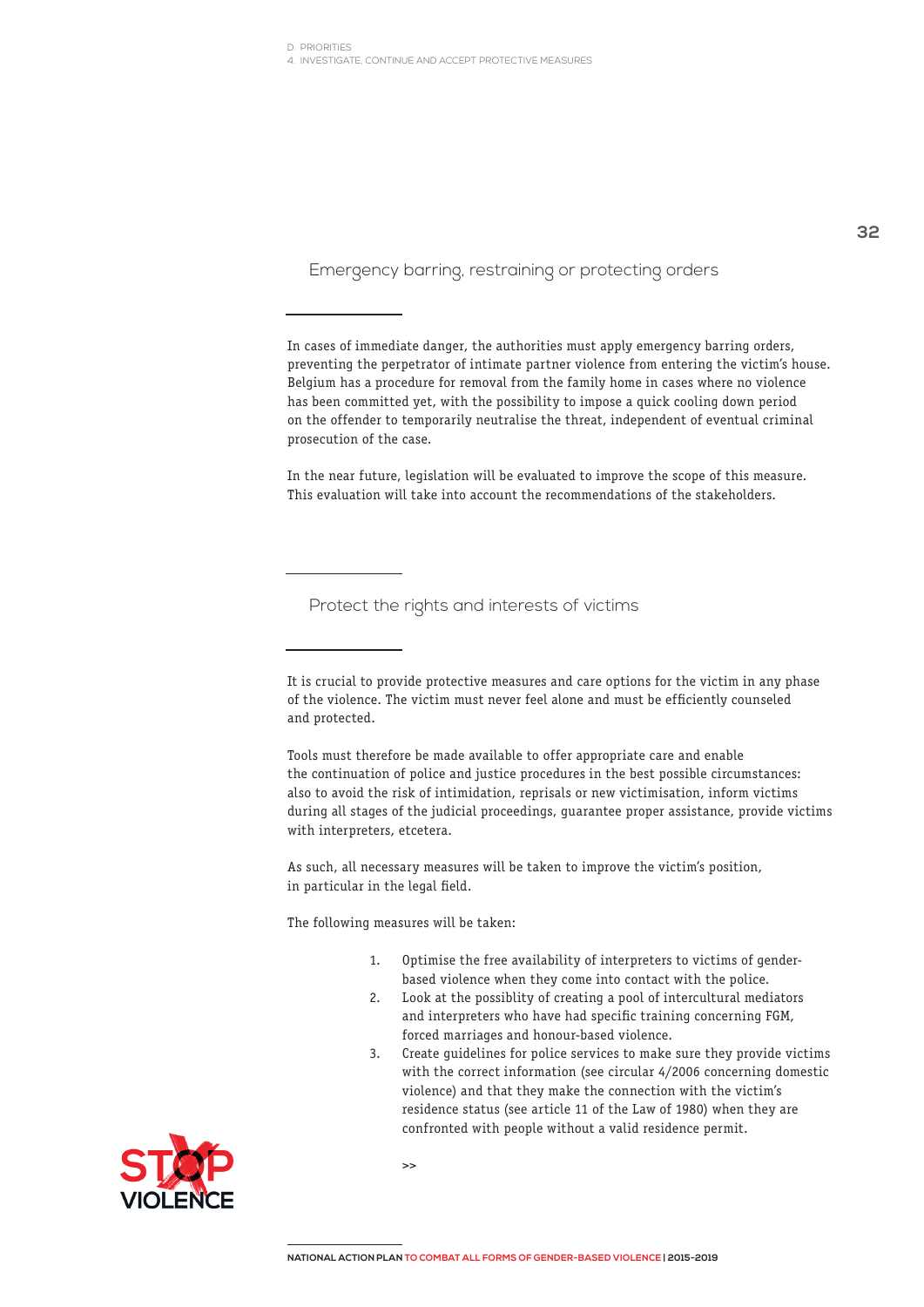- 4. INVESTIGATE, CONTINUE AND ACCEPT PROTECTIVE MEASURES
	- > PROTECT THE RIGHTS AND INTERESTS OF VICTIMS

 $\rightarrow$ 

- 4. Distribute the scenario 'sexual offenses' amongst all police zones, place it on the intranet and emphasise its importance.
- 5. Evaluate the circular 'audiovisual interrogation' and revise it where necessary.
- 6. Investigate to what extent an expertise network and a permanence system for interrogating underage victims of sexual violence can be developed. These must consist of police officers who have taken the advanced training 'sexual offenses'.
- 7. Encourage the appointment of contacts within immigrant organisations to guarantee frequent interaction with the police and to help victims of violence find protection, assistance and rehabilitation services.
- 8. Create cooperation protocols between police services and public centres for social welfare about cooperation when dealing with crisis situations that arise during the weekend.

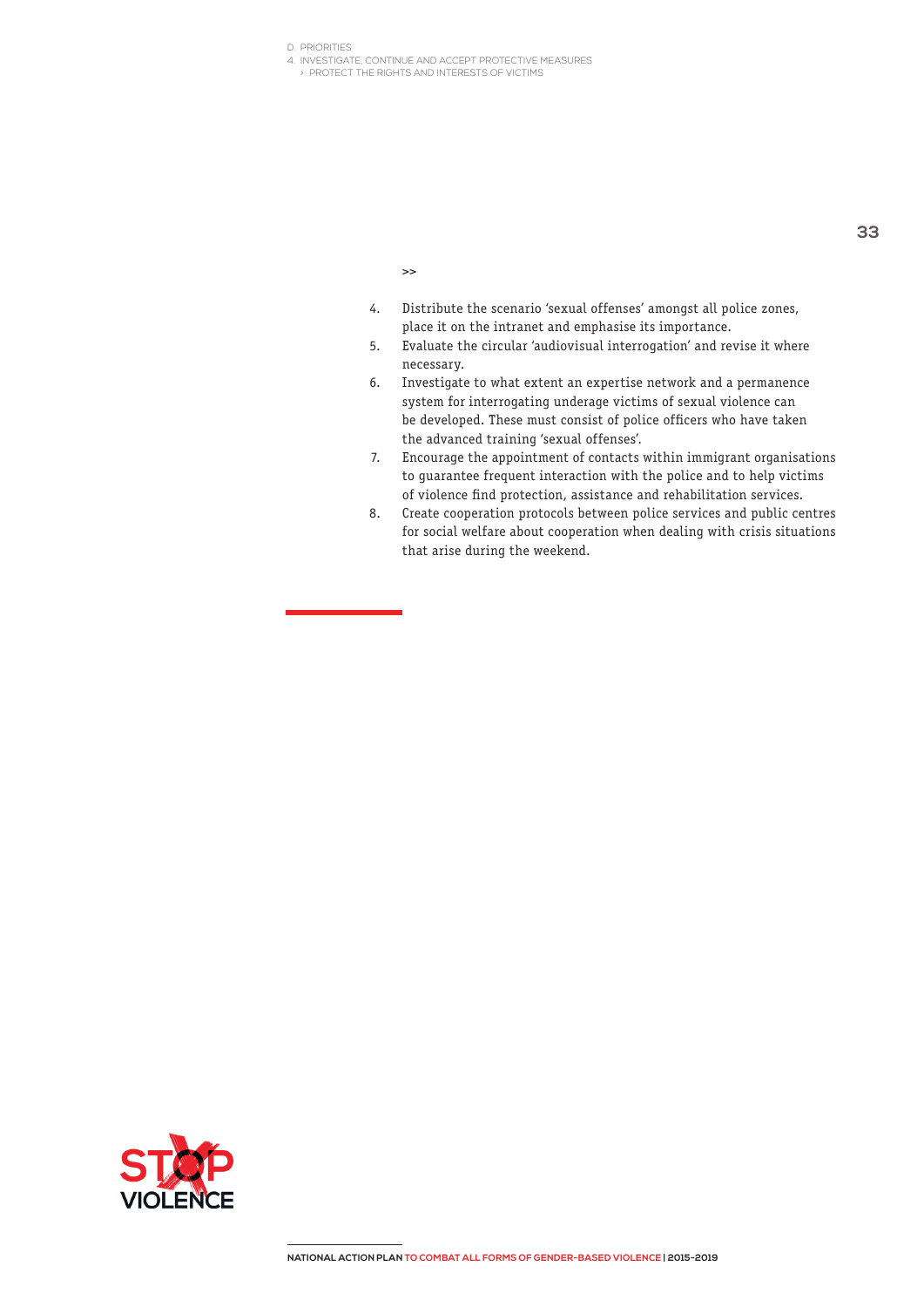### **5.Take into account the gender dimension in asylum and migration policy**

In the context of gender-based asylum requests, the Istanbul Convention repeats the necessity of recognising gender-based violence against women as a form of persecution as defined in the 1951 Convention relating to the Status of Refugees and as a form of grievous harm that gives rise to complementary/subsidiary protection.

Moreover, the Convention requires gender-sensitive interpretation be given to each of the Convention grounds and stipulates that when fear for prosecution on the basis of one or more of these grounds has been established, applicants shall be granted refugee status according to the applicable and relevant instruments.

Finally, the Convention asks for the necessary legislative or other measures to develop gender-sensitive reception procedures and support services for asylum-seekers as well as gender guidelines and gender-sensitive asylum procedures, including refugee status determination and application for international protection.

In this context, Belgium will continue to play an active role in including the gender dimension in asylum and migration policy in three distinct areas: the assessment of asylum requests which depends on the Office of the Commissioner General for refugees and stateless persons (CGVS), the asylum procedure which depends on the CGVS and the Immigration Office and finally the reception of people requesting asylum which depends on FEDASIL or similar centres.

- 1. Execute Directive 2013/32/EU on common procedures for granting and withdrawing international protection (recast of the minimum standards in Belgian Law).
- 2. Guarantee quality social and medical assistance for vulnerable asylum seekers, as well as meticulous monitoring of the asylum procedure.
- 3. Draw up directives for domestic violence and sexual and gender-based violence (including sexual abuse by relief workers) to strengthen the deontological code.
- 4. Introduce and finance counseling measures to prevent sexual violence during the reception of asylum seekers, in particular in the emergency shelters.
- 5. Introduce specific mechanisms to detect FGM in the reception structures: inclusion of a reference to the acts of violence – including FGM – the victim has been subjected to in the form for the medical intake interview, socio-medical follow-up of the victim, information about FGM in the Belgian context and reference to specialised organisations.